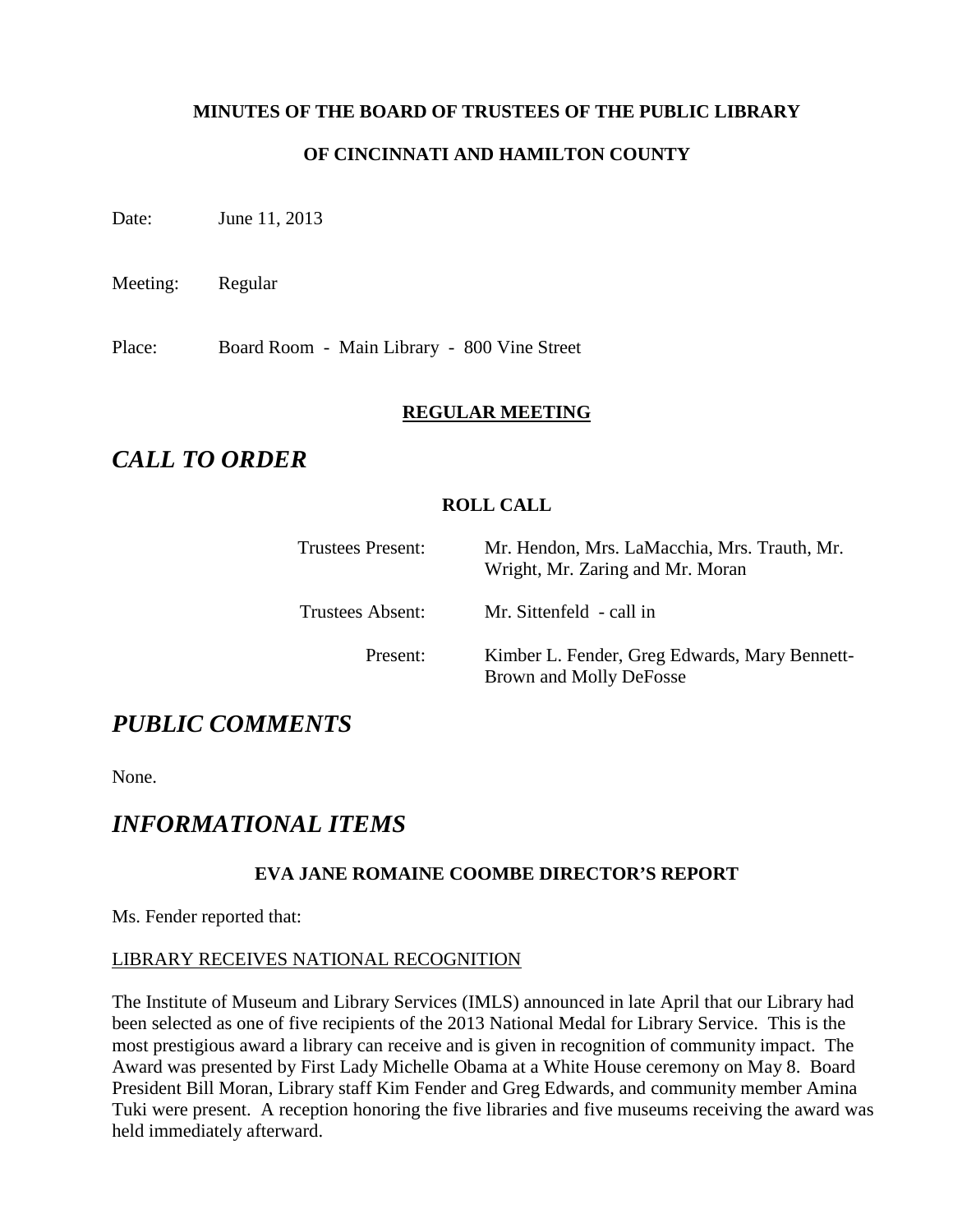Amina Tuki was the community member selected to attend the Award ceremony with us. Amina Tuki came to Cincinnati as a refugee from a small village in Ethiopia with her husband in the early 1990s. Unable to read her native language, learning English was a monumental challenge. Amina began using the library to help her daughter. When the Adult Learning Center opened in 2011, Amina participated in classes to work on her English skills.

Numerous letters of congratulations have been received including a resolution from the Ohio Senate signed by Senate President Keith Faber, Minority Leader Eric Kearney and Senator Bill Seitz. U.S. Senator Rob Portman presented the Library with a flag that was flown over the Capitol to commemorate the recognition. We plan to place the flag in the Veterans Display at this year's Veterans Day program.

On May 15, a fine amnesty day was held; the first in more than 25 years. Response was much greater than expected with thousands of cardholders taking part. Altogether, we cleared about \$551,000 in outstanding fines and nearly 3,000 items with a combined value of more than \$56,000 were returned. Despite this, fines and fees revenue year-to-date is down only 4%. We are not planning another fine amnesty in the near future.

The staff cookout on May 19 was also a success with just under 300 people. A slide show of photos from the trip to Washington played while staff, family and friends enjoyed food, carnival games and a scavenger hunt. The cookout was paid for with Armstrong Funds, appropriated by the Board for Library Pride activities.

In addition to the actual medal, award recipients also receive \$5,000 and a visit from StoryCorps. When received, we would like to spend the \$5,000 on the services that garnered this recognition for the Library. The StoryCorps visit has not yet been scheduled.

Rather than hang the Award on the wall, it will be travelling to each branch library over the next several months. We hope that each community will celebrate their part in receiving this award.

Kim thanked each Library Trustee for their support and acknowledged without their willingness to take chances and try new approaches, the Library would not have been selected for this Award.

#### 500,000/88%

In 2011 we set an ambitious goal of 500,000 cardholders. In late May we passed this milestone representing an 84% increase over the number of cardholders we had at the end of 2009. In August 2012 we reported that 266,600, about 80% of the more than 330,000 households in Hamilton County had at least one Library card. That number has increased to 289,895 or about 88%. Much of this increase can be attributed to the complimentary card mailing sent in February to the non-cardholder households.

#### IMLS VISIT TO OHIO

The State Library will be hosting a site visit from their Institute of Museum and Library Services (IMLS) Program Officer, James Lonergan, August 6-8, 2013 as part of the LSTA Five Year Plan cycle. The first day is typically spent at the State Library and the other two days are spent visiting libraries and LSTA projects. As a National Medal winner and as the recipient of many successful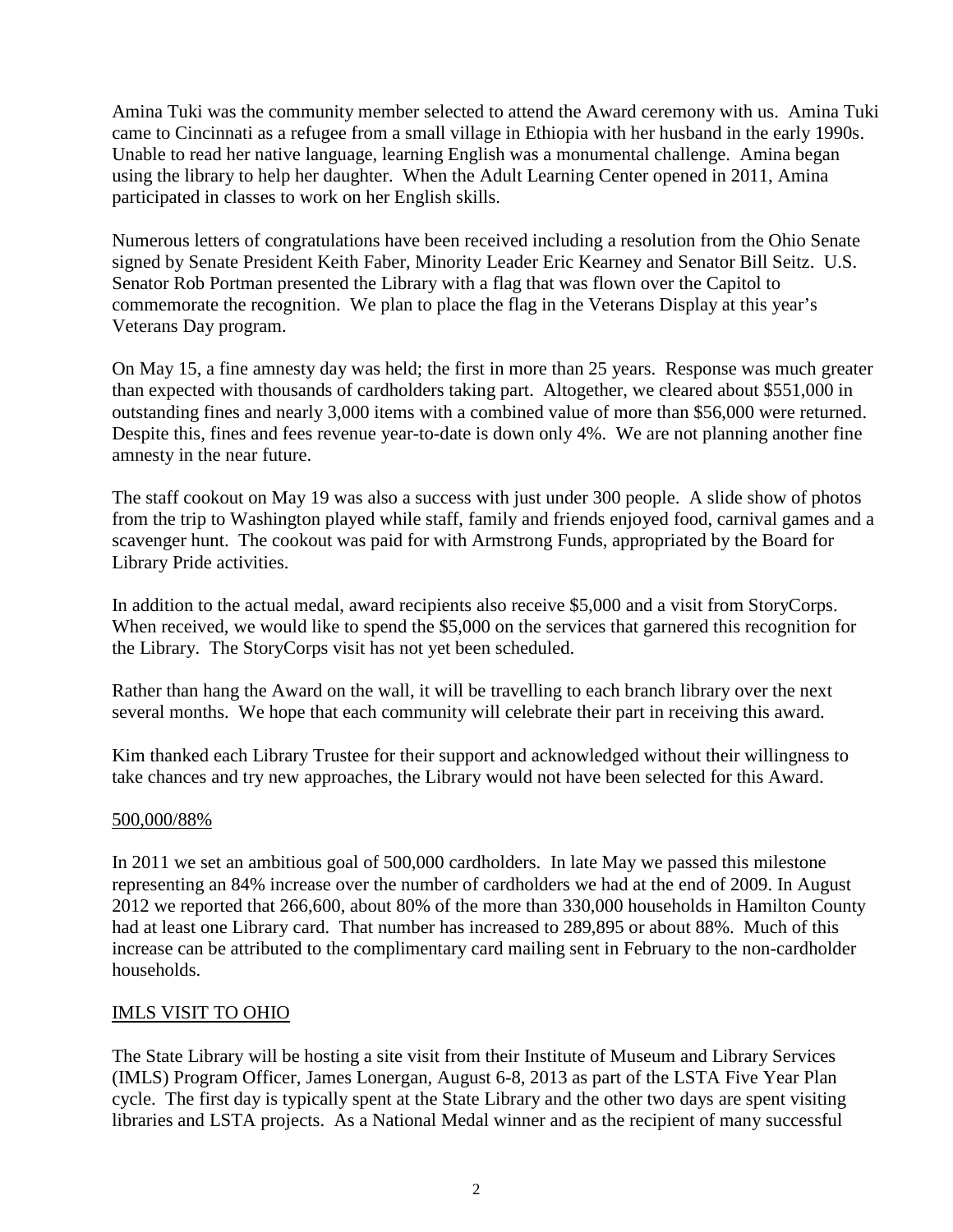LSTA awards, we have been asked to host a visit from Mr. Lonergan on August 7. Library staff Kim Fender and Greg Edwards will provide a tour and meet with Mr. Lonergan during his visit.

# EMAIL CAMPAIGN TO INFREQUENT LIBRARY USERS

In mid-February and early March we sent three emails to our Occasionals cardholder cluster, defined as those who use the Library 3-4 times/year. One email discussed convenience with information about downloadable music, renewing, and Hot Authors, the second focused on ebooks and the third on the Zinio magazine service. The email relating to Zinio generated 400 new users the day it was sent compared to a control group of 50.

# CATHOLIC CHARITIES REFUGEE RESETTLEMENT ESOL

In late January Norman Solomon with Catholic Charities Refugee Resettlement reached out to the Library seeking a place to hold their ESOL classes on a temporary basis beginning in March through mid-June. We are glad that we could help out this worthwhile program in a time of need. Mrs. LaMacchia inquired if any Library cards were issued to the class participants. Ms. Fender said she would find out.

# VIDEOS TO PUBLICIZE CINCINNATI'S HISTORY

Flaming Medusa, an animation video production studio, is working with 3CDC to produce a series of animated shorts about Cincinnati's history. They have asked the Library and the Museum Center to assist in identifying interesting stories from Cincinnati's past to be turned into these videos. There is no cost to the Library to participate and we would be credited in the videos.

# EBOOK INITIATIVE CONTINUES

In April Ms. Fender reported on work underway in collaboration with the Ohio Library Council (OLC) and Pat Losinski at the Columbus Metropolitan Library to address public policy concerns raised by the refusal of the six largest publishers to sell or license ebook content to public libraries. Since that time seven metro libraries in Ohio have joined the effort. OLC continues to work with our Congressional delegation on next steps and is preparing to introduce a joint resolution in the Ohio General Assembly urging Congress to act on this issue and Library Director Kim Fender met with Julie Zimmerman from the *Cincinnati Enquirer* concerning a possible editorial on access to ebooks in libraries.

Hachette, one of the six publishers referenced above, announced on May 1 that they would begin making their digital content available to public libraries effective May 8 – National Library Legislative Day. The announcement included pricing information. For the first twelve months titles licensed to libraries will be sold at three times the cost of the primary print edition cost. After twelve months the price will be one and a half times the cost of a print copy. Mrs. LaMacchia inquired how this pricing compared with other e-book pricing. Ms. Fender indicated it was comparable and that all of the publishers had different pricing models.

# ALA CAUCUS TO MEET IN CINCINNATI

The Black Caucus of the American Library Association is holding the 8<sup>th</sup> National Conference of African American Librarians from August 7-11, 2013 in Cincinnati. About 300 librarians are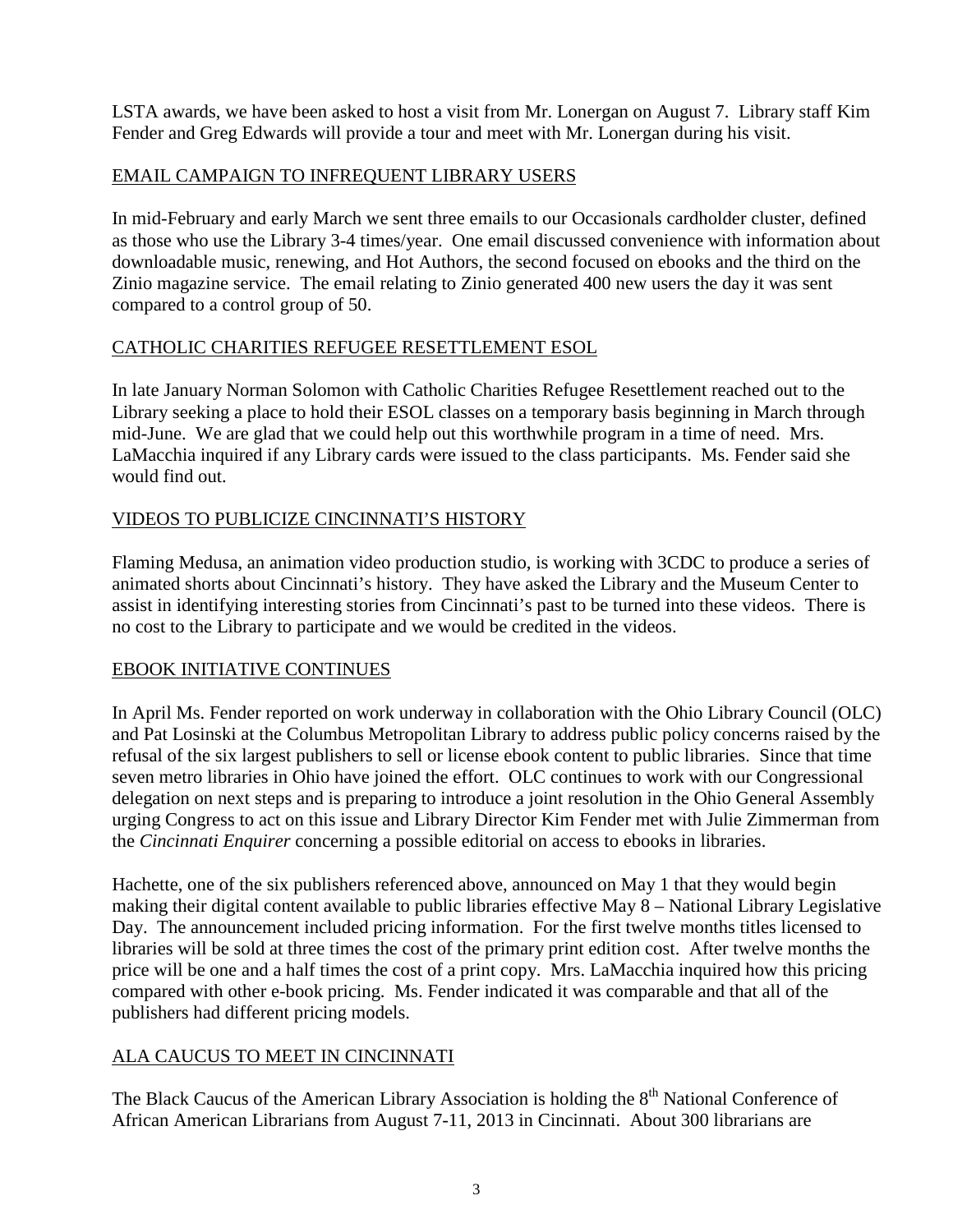expected to attend. Our Library will be hosting a reception for attendees on Friday, August 9 from 6:00 to 9:00 p.m.

# MVP AWARD PRESENTED

Wendy Havlick, Original Cataloger, Catalog and Process Department, was awarded an MVP award for consistently going above and beyond her responsibilities to anticipate, prepare, and follow through on maintaining the best quality of performance and service through the Library during a period of several retirements and workflow reassessment.

The report was received and filed.

# **LIBRARY SERVICES AND ADMINISTRATION COMMITTEE REPORT**

Mrs. LaMacchia introduced Blossom Smith, Hyde Park Branch Manager.

Blossom joined the Library in 1989 as a part-time shelver in Library for the Blind. In 1990, she became full time as a Library Services Assistant in the Circulation Services Department, and was appointed in 1993 as a Library Services Assistant II at the Madisonville Branch. She was appointed to a Floater position in 1999. She attended Indiana University/Purdue University and received her MLS degree in 2006. While attending, Blossom was a two-time recipient of the Institute of Museum and Library Services grant and a recipient of the Keith Kuhn Scholarship Award. After completing her degree she was appointed Children's Librarian at the Reading Branch, promoted to the Branch Manager at the Reading Branch in March 2011, and became the manager of Hyde Park in October 2012 where she currently serves.

# EXCITING HAPPENINGS AT THE HYDE PARK BRANCH

Blossom Smith shared details about the Hyde Park Branch Library being an integral part of the community for over a century, and continues to meet the needs of its community by providing excellent customer service, technology classes and engaging programs. The Heekin Fund provides high quality and engaging puppet shows, presentations and workshops. New furniture acquired as part of the branch's  $100<sup>th</sup>$  anniversary, provides a relaxing setting that branch customers often use while browsing the new arrivals collection. On the heels of that anniversary celebration in 2012, the Foundation continues to raise funds through the "Commemorative Brick program." And, on June 1, the branch began what will undoubtedly be another successful summer reading program with the summer reading kick off that lasted throughout the day.

Mrs. LaMacchia reported that:

# MARKETING RESTRUCTURE UNDERWAY

As part of the changing needs of the technologically savvy library customer, we are reshaping our marketing and communications team to focus on digital delivery of the marketing message. The goal is to develop and implement an analytics-driven marketing strategy, delivered primarily via electronic media (web, social media, etc.) that will increase Library use and visibility.

Key elements of this new structure include: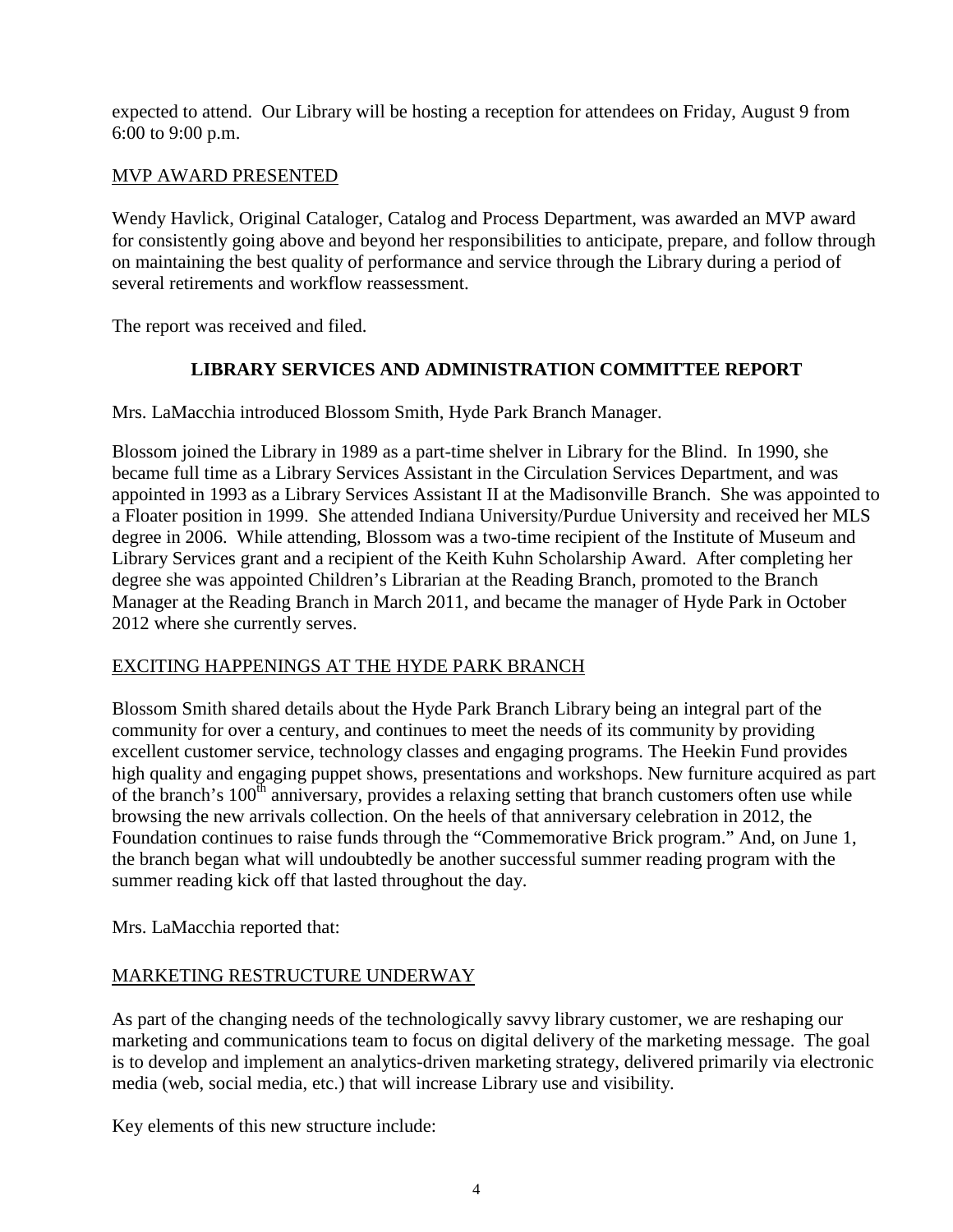- Creation of a Marketing Communications Strategist position to lead the new team
- Creation of a Digital Development Team (web development) and a Content Team (content specialists, social media specialist and graphics/video specialists) under a Marketing Team Manager who will oversee day-to-day marketing operations.
- Outsourcing large print jobs and generating smaller branch/department level print materials via templates. The Library's Print Shop will close as a result.

Five positions, including the Marketing Department Manager, were eliminated as part of this change. Staff impacted by these eliminations can apply for open positions within the Library, retire (if eligible) or leave the Library. One staff member applied for a new position and received a promotion. Another accepted a position with the Library in a branch and one has chosen to retire. The remaining two initially chose to leave the Library, but have agreed to stay on through September to help with the transition.

# SERVICE LEVEL STANDARD IMPLEMENTED FOR TECHNOLOGY

Starting July 1 the Computer Services unit of Technology Operations, which is responsible for maintenance of staff and public PC and printers, is implementing service level standard for helpdesk support tickets. This standard outlines five levels of problem severity with response and resolution times varying based on the level.

### ENERGY RETROFIT PHASE II COMMUNICATION PLAN LAUNCHED

The Phase II of the Energy Retrofit Project which will replace four air handling units that service the Main Library's 1982 building began June 10. Over the course of the project, conditions at the Main Library may become uncomfortably warm, and while a number of actions are being taken to offset the reduction in air handling capabilities, communication with staff and customers about the project will be equally important.

To that end, hand fans have been ordered that will be available at all Main Library public desks for customers. Additionally, the digital signs and the web page both have information about the project, and each desk has signage informing customers about the project. For Main Library staff, battery powered hand fans stating "Don't sweat it" have been ordered to help them keep their cool throughout the project, and the Intranet will include a floor plan and list of impacted areas along with a complete project plan.

#### TABLETS BEING PILOTED FOR MORE MOBILE SERVICE TO CUSTOMERS

A pilot project has been initiated to begin using tablet devices to deliver service to customers. Staff at the Greenhills branch library will use tablets to help customers locate items and check-out materials.

#### POPULAR LIBRARY INITIATES TWO MUSIC-RELATED SERVICES

The CD of the Month Club and Listen to This! are two new initiatives offered to customers by Popular Library staff. For the CD of the Month Club, customers are invited to fill out a form describing the types of music they enjoy and based on these response forms, a CD is selected by Library staff for each participating customer. Listen to This! is a program developed by Popular Library staff member Steve Kemple that has recently received national attention. Steve was interviewed by *Library Journal*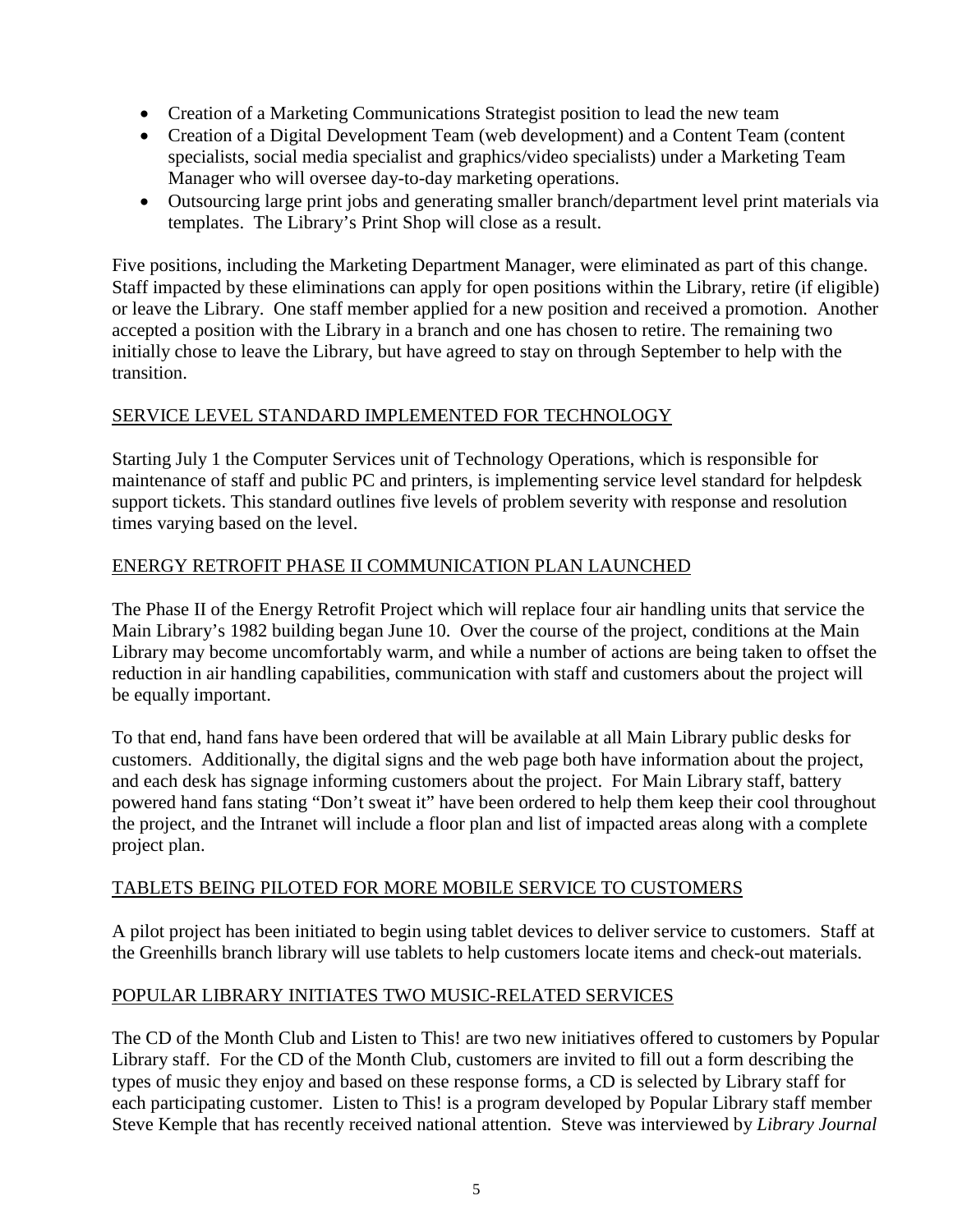and an article about the program was recently featured in *CityBeat*. The premise of the program is to offer the audience an opportunity to listen and discuss albums from the collection.

# DIGIPALOOZA SCHOLARSHIP AWARDED

Holly Varley, Materials Selection and Acquisition Manager, has been awarded a scholarship by publisher Random House to attend the OverDrive Digipalooza International User Group Conference in Cleveland. This conference focuses on recent and anticipated developments in downloadable eBooks and eAudiobooks. Holly is one of only 15 librarians worldwide to receive the scholarship for this popular event.

# KHALED HOSSEINI EVENT A HUGE SUCCESS

As reported at the April Board Meeting, the Library partnered with Joseph-Beth Booksellers to present bestselling author Khaled Hosseini at the Main Library on Friday, May 31. The event was a huge success with an estimated audience of 1,000 attendees. Following an introduction by Board President, Bill Moran Mr. Hosseini spoke in a conversation format for over an hour and took a number of questions from the audience. Afterwards he signed over 300 books.

# MAJOR UPCOMING PROGRAMS AND EXHIBITS

# *Everyday Heroes: Local Children and The People Who Inspire Them*

Children and their families are invited to visit any Library location this summer and tell us about their heroes. In partnership with local illustrator Will Hillenbrand, children are asked to draw a picture of their hero and submit it for possible inclusion in an e-book. The program will begin with visits from Will Hillenbrand at the Blue Ash and Green Township Branch Libraries on June 11 and 12 and submissions will be accepted throughout the summer. The program will culminate with an exhibit of Mr. Hillenbrand's work at the Main Library in October.

#### *Redlegs Reading Week*

For the second year, the Library is partnering with the Cincinnati Reds to present Redlegs Reading Week, from July 22-27. Reds mascots and the Reds Rover will visit various Library locations and customers will be offered a special discount to purchase tickets for the games on August 19 (Summer Reading Night) and September 10 (Red Card Night).

# *Upcoming Author Visits*

The Library will be hosting several well-known authors this summer:

- Ron Tanner, author of *From Animal House to Our House: A Love Story* June 22, 2pm Main Library
- Nikki Giovanni, world-renowned poet, writer, commentator, activist, and educator June 28, 7pm – Wyoming Branch Library
- Tony Moore, co-creator of *The Walking Dead, The Exterminators*, and *Fear Agent* comics July 6, 1pm – Wyoming Branch Library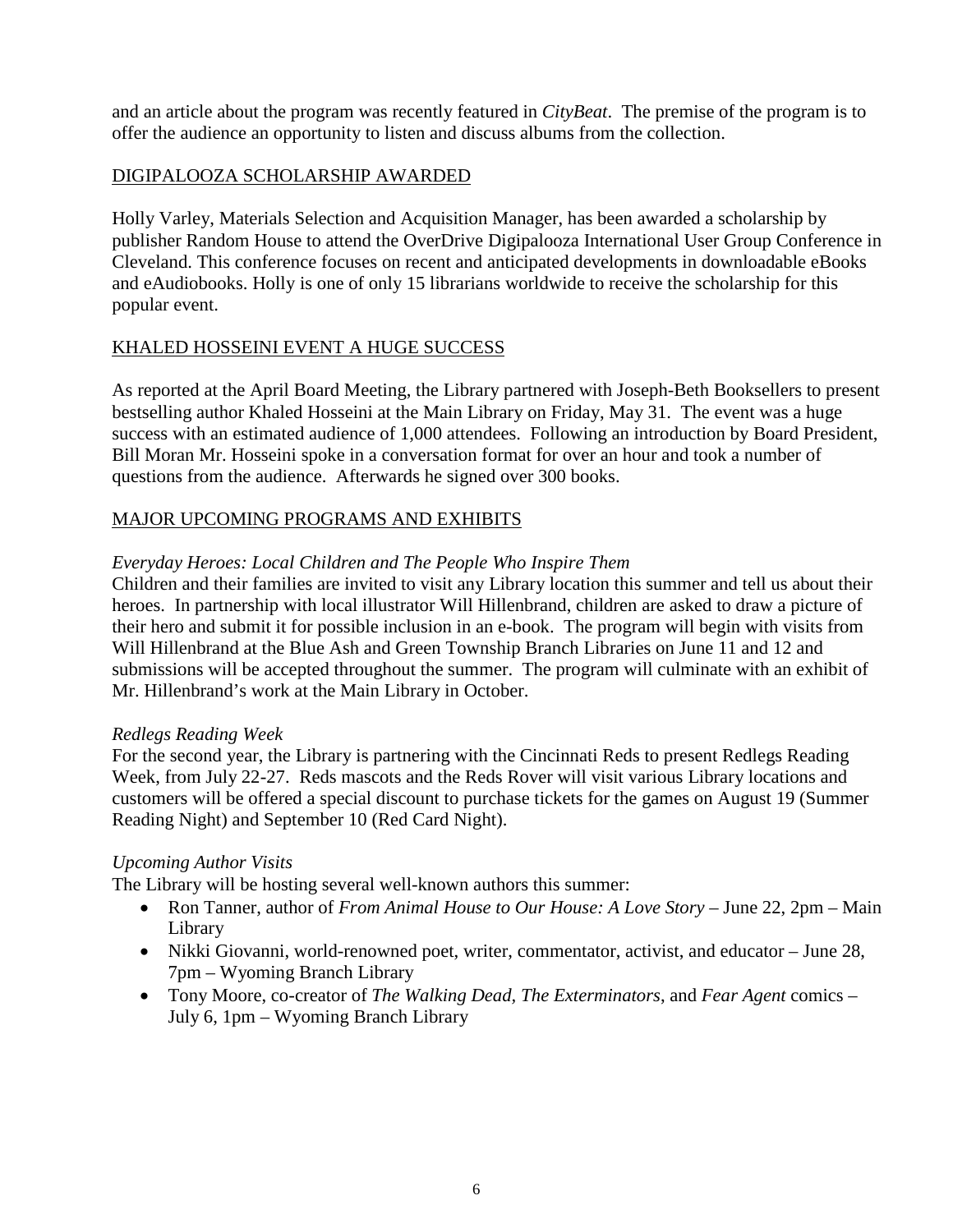# **EXHIBITS**

### BOOKWORKS 14

This annual Cincinnati Book Arts Society (CBAS) exhibit of regional book artists will be on view from June 11 – August 18 in the Main Library's Atrium. A nonprofit organization comprised of professionals and amateurs from all quarters of the book, paper and printing arts-bookbinders, paper makers, printers, paper marblers, and book artists, as well as archivists and conservators, CBAS was started to create a spirit of community among hand workers in the book arts and those who love books.

### **ADMINISTRATION**

*For Information Only*

#### OPEN RECORDS REQUEST RECEIVED

An Open Records Request was filed from Mr. Patrick Lance, the former Facility Operations Manager. Mr. Lance's request was broad in nature and has been reviewed by our attorney, Robert S Brown. The Library has complied expeditiously and in great detail with his request and is waiting to receive the administrative fee for the requested copies.

The report was received and filed.

### **LEGISLATIVE AFFAIRS AND LAW COMMITTEE REPORT**

Mr. Wright reported that:

#### SUBSTITUTE VERSION OF STATE BUDGET BILL APPROVED BY SENATE

On May 28, The Library's Eva Jane Romaine Coombe Director and Chair of the Ohio Library Council (OLC) Government Relations Committee, Kim Fender, presented testimony on public library funding before the Senate Finance Committee. Immediately prior to this testimony, the Senate Finance Committee introduced a substitute version of the state budget (HB 59) which included a significant number of changes to the version passed by the House of Representatives. An analysis of the Senate version of the budget bill indicates that the proposed modest increase in the Public Library Fund (PLF) remains unchanged increasing to \$359.3 million in FY14 and \$369 million in FY15.

The Senate approved the bill on June 6. Since library funding is the same in both the House and Senate versions of the budget the projected increase to library funding will become effective July 1, 2013. Funding will increase by about 4% in the first state fiscal year and an additional 2.7% in the second state fiscal year.

#### OHIO VOTERS APPROVE ALL SIX LIBRARY ISSUES ON MAY BALLOT

Libraries across the state had five tax levies and one bond issue on the May 7 ballot. Of the levies, two were new, two were renewals and one was a renewal/additional. The one bond issue was new. All six of the public library issues were approved.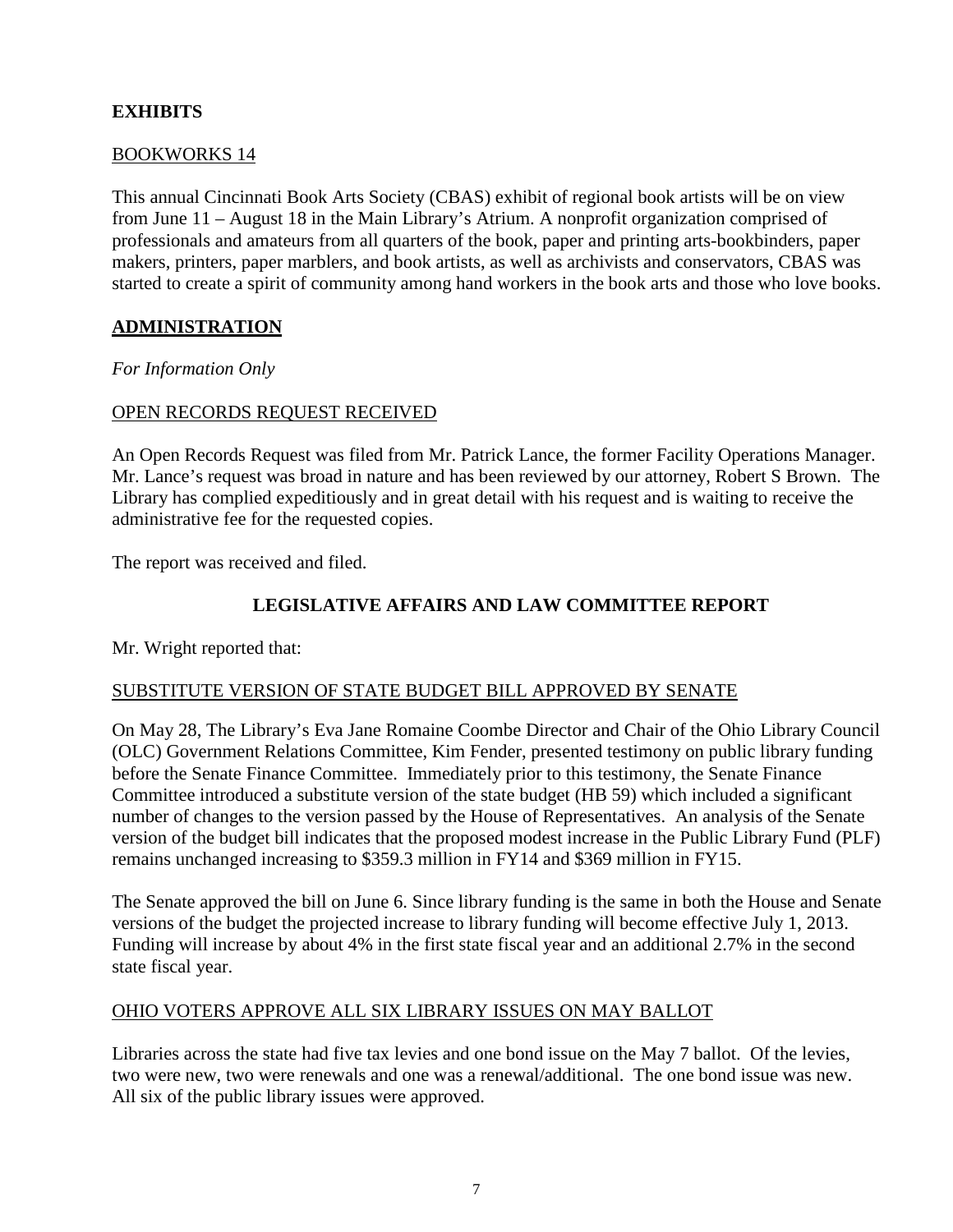# SUCCESSION PLAN FOR OLC GOVERNMENT AND LEGAL SERVICES ANNOUNCED

At its meeting on May 17, the Ohio Library Council Board of Directors approved a plan to address the organization's future staffing needs in the area of Government and Legal Services. Lynda Murray, OLC Director of Government and Legal Services, plans to retire at the end of June 2014. The OLC has formed a committee to evaluate the current Government and Legal Services staff in order to ensure that new staff and/or consultants are in place prior to Murray's departure. Kim Fender is serving on this committee.

# ALA LEGISLATIVE DAY

The American Library Association (ALA) held its annual legislative day in Washington, D.C. on May 8. Board President Bill Moran and Library staff Kim Fender and Greg Edwards met with Senator Rob Portman and staff from Congressman Chabot's office.

The report was received and filed.

# *ACTION ITEMS*

Ms. Fender read the following resolution:

# **RESOLUTION IN RECOGNITION OF AMELIA BANISTER**

Whereas, Amelia Banister (Amy) began her career at the Public Library of Cincinnati & Hamilton County in 1991, as the Public Relations Director, a position she held for 21 years, and Whereas, In this position, Amy has been responsible for all aspects of the Library's public relations including promoting the more than 21,000 events and programs held by the Library each year, and Whereas, With Amy's media savvy the Public Library has had extensive coverage of its many events and services at minimal cost, and Whereas, Amy's ability to collaborate with community organizations expanded the Library's partnerships to many new organizations resulting in greater visibility and benefit to both the Library and partner organizations, and Whereas, In 2006, the Library received the John Cotton Dana Award, awarded annually by the American Library Association to a Library for outstanding library public relations for its 2005 library card sign-up campaign, "Get Your RED Card, it's Wild!", NOW THEREFORE, BE IT RESOLVED in recognition of her more than 21 years of devoted service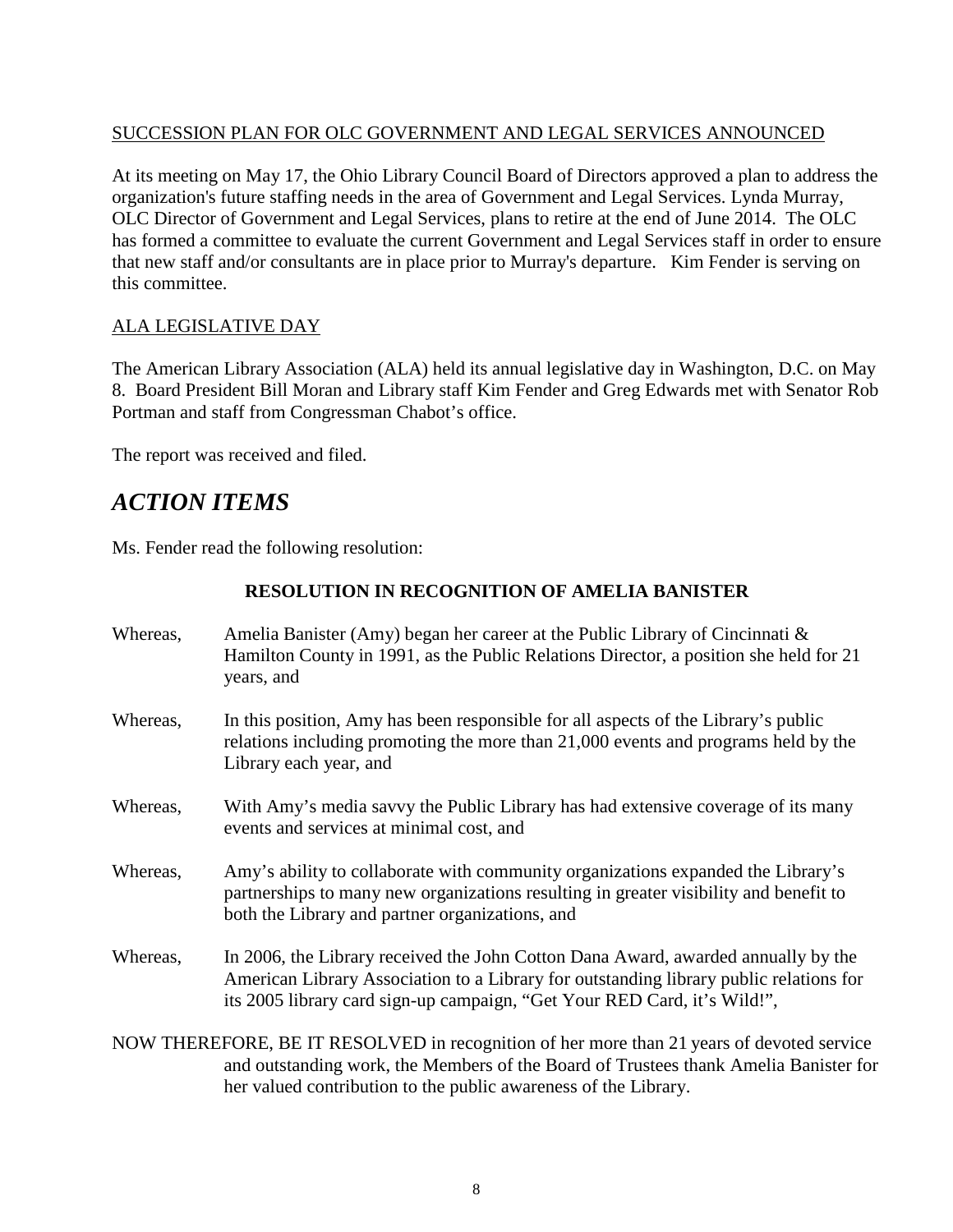BE IT FURTHER RESOLVED that a copy of this Resolution be spread upon the Minutes of the Board of Trustees of the Public Library of Cincinnati and Hamilton County.

Mr. Wright moved to approve the resolution. Mrs. LaMacchia seconded.

Voting for the motion: Mr. Hendon, Mrs. Trauth, Mr. Zaring, Mrs. LaMacchia, Mr. Wright, and Mr. Moran…6 ayes. The motion carried **(09-2013)**.

### **FINANCE AND AUDIT COMMITTEE**

Ms. DeFosse requested the following revisions to the 2013 annual appropriations and estimated resources:

Authorization is requested to revise *estimated resources* as follows:

#### *Library Program Fund*

| Contributions - increase by |  |  | 30,000.00 |  |
|-----------------------------|--|--|-----------|--|
|-----------------------------|--|--|-----------|--|

Authorization is requested to revise *appropriations* as follows:

#### *Building & Repair Fund*

| Purchased & contracted services - increase by | \$1,000,000.00   |
|-----------------------------------------------|------------------|
| Capital Outlay - decrease by                  | \$(1,000,000.00) |
| Net change                                    | 0.00             |
| Anderson/Mt. Washington Fund                  |                  |
| Supplies expense - decrease by                | \$<br>(6,000.00) |
| Captital outlay expense - increase by         | \$<br>6,000.00   |
| Net change                                    | 0.00             |
| Library Program Fund                          |                  |
| Supplies expense - increase by                | \$<br>24,000.00  |
| Purchased & contracted services increase by   | \$<br>6,000.00   |
| Net change                                    | \$<br>30,000.00  |
|                                               |                  |

*offset by increase in resources*

The revisions are necessary to account for architect fees associated with building projects, move funds for equipment purchases and to account for additional funding from the Foundation for Brain Camps and other programs.

Mr. Zaring requested the following resolution:

#### RESOLUTION REQUESTING CERTIFICATION OF THE CURRENT TAX VALUATION

The Library's current tax levy provides local funding through 2014. In order to place the levy on the ballot in November, 2013, we need to receive certification of the current tax valuation from the Hamilton County Auditor. The following resolution is required to receive this certification.

### **Resolution Requesting the Hamilton County Auditor to Certify the Total Current Tax Valuation of Hamilton County, Ohio and the Amount Generated During the First Year of Collection of a**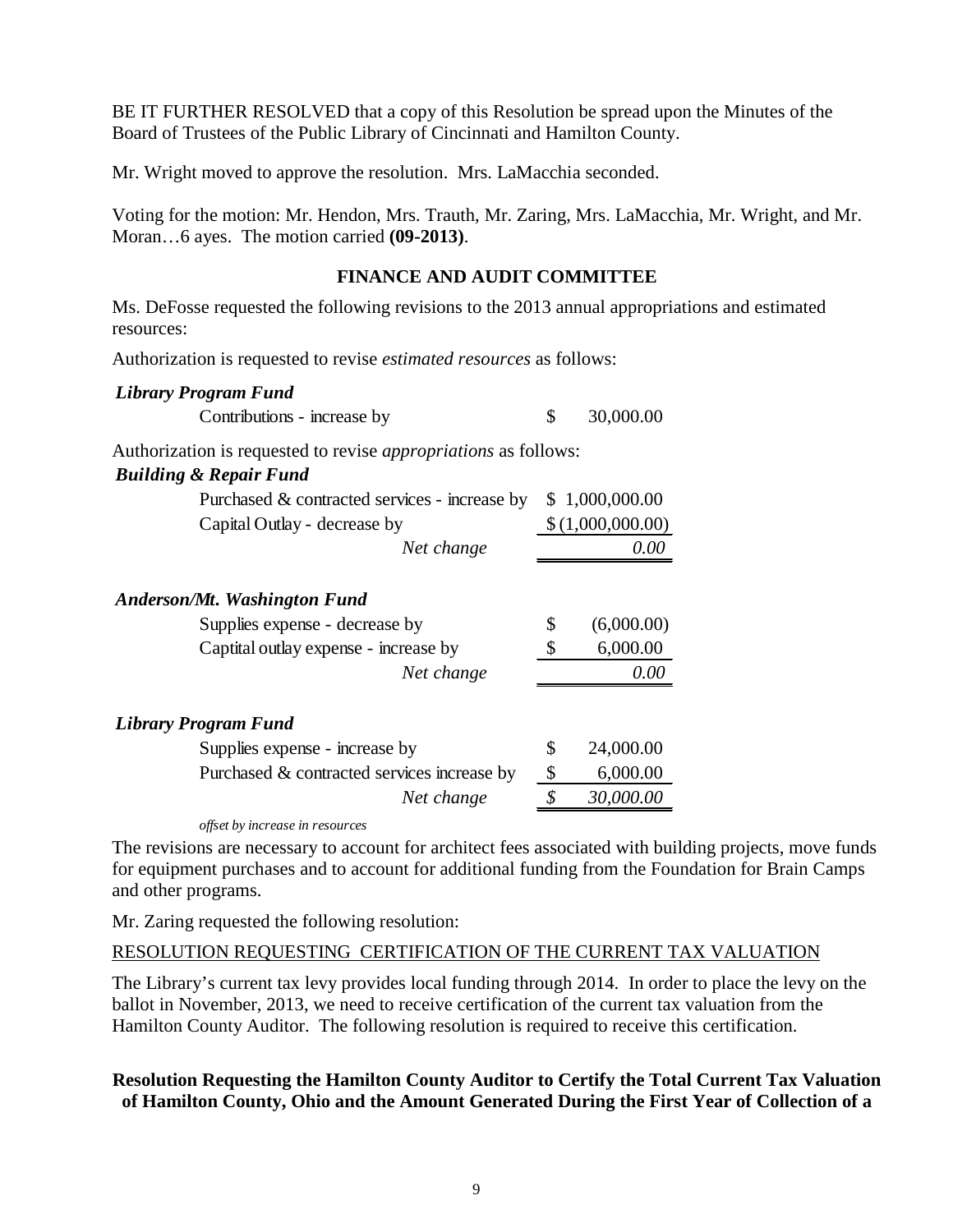# **Renewal of an Existing Tax Levy for the Purpose of Providing Operating Expenses and Capital Improvements for The Public Library of Cincinnati and Hamilton County Totaling One (1) Mill**

**WHEREAS**, the Board wishes to initiate proceedings for the submission to the electors of Hamilton County at the general election to be held November 5, 2013, the question of a renewal of an existing levy for the purpose of providing operating expenses and capital improvements for the Public Library of Cincinnati and Hamilton County of the Library;

**NOW, THEREFORE BE IT RESOLVED**, by the Board of Trustees of The Public Library of Cincinnati and Hamilton County, Hamilton County, Ohio, two-thirds of all of the member thereof concurring, that:

Section 1. It is necessary to assess the renewal an existing levy for the purpose of providing operating expenses and capital improvements for the Public Library of Cincinnati and Hamilton County of the Library.

Section 2. The Hamilton County Auditor is hereby requested to certify the total current tax valuation of Hamilton County and the amount to be generated during the first year of collection of a the renewal an existing levy for the benefit of the Library at a rate not exceeding 1 mill for each dollar of valuation for operating expenses and capital improvements of the Library.

Section 3. The Fiscal Officer of this Board is hereby authorized and directed to deliver a certified copy of this resolution to the Hamilton County Auditor.

Section 4. It is hereby found and determined that all formal actions of this Board concerning and relating to the adoption of this resolution were taken in an open meeting of this Board, and that all deliberation of this Board and any of its committees that resulted in such formal action, were in meetings open to the public, in compliance with all requirements, including Section 121.22 of the Ohio Revised Code.

Mr. Zaring moved to approve the report as filed. Mr. Wright seconded.

Voting for the motion: Mr. Hendon, Mrs. Trauth, Mr. Zaring, Mrs. LaMacchia, Mr. Wright, and Mr. Moran…6 ayes. The motion carried **(10-2013)**.

# **LIBRARY SERVICES AND ADMINISTRATION**

The Library Services and Administration Committee met May 2. Committee Chairman, Elizabeth H. LaMacchia, and Committee Member Robert Hendon were in attendance. Staff members Kim Fender and Greg Edwards were also in attendance.

It is the recommendation of the Committee that the Board take the following action:

# BOARD OF TRUSTEES BYLAWS

Approve revisions to the Bylaws reducing the number of Board committees from six to four as follows:

Current: Proposed: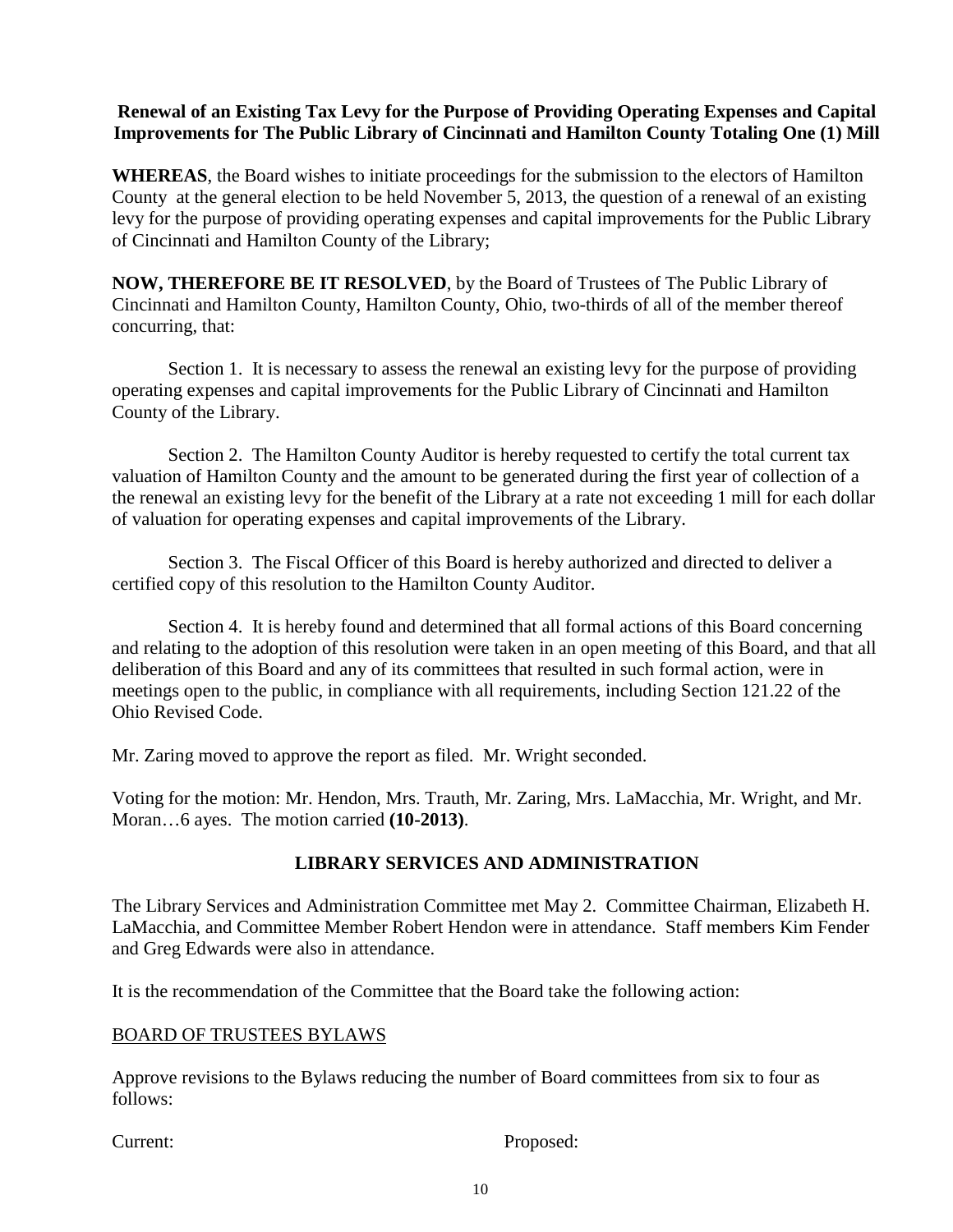Community & Public Relations Finance & Audit Development Human Resources Facilities **Library Operations – Facilities** Finance & Audit Library Operations - Services Legislative Affairs and Law Library Services & Administration

Each Trustee would serve on two committees instead of three and no officer would chair a committee.

### **BYLAWS BOARD OF TRUSTEES THE PUBLIC LIBRARY OF CINCINNATI AND HAMILTON COUNTY ARTICLE I**

Section 1. The name of this library system is "The Public Library of Cincinnati and Hamilton County" and it is governed by a seven-person board of trustees ("Board") who are appointed in accordance with law.

Section 2. These bylaws shall constitute the rules of the Board with respect to the conduct of official business. Such rules shall equally be applicable to all committees and special committees of the Board.

#### ARTICLE II

Section 1. All meetings of the Board and its committees shall be open to the public but subject to the special provisions provided in Ohio Revised Code Section 121.22 or successor provision thereto; the holding of non-public executive sessions shall be in compliance with Ohio Revised Code, Section 121.22(G) or successor provision thereto.

Any person wishing to address the Board shall be required to sign in, providing both name and residence address. Except in unusual cases approved by the Board speakers shall be limited to three minutes.

Section 2. The annual meeting of the Board for purposes of electing officers for the year shall be held in accordance with Ohio law and may be held simultaneously with a regular meeting of the Board. The time and place of all regularly scheduled meetings of the Board and of committee meetings, and the time, place and purpose of all special meetings of the Board shall be posted on the customary notice board at the Main Library at least 24 hours prior to any meeting, excepting emergency meetings which are subject to the provisions of Ohio Revised Code Section 121.22(F) or successor provision thereto.

Any person, upon request and payment of a reasonable fee, may obtain reasonable advance notification of all meetings at which any specific type of public business is to be discussed. Advance notification shall include, but is not limited to, mailing the agenda of meetings to all subscribers on a mailing list or mailing notices in self-addressed, stamped envelopes provided by the requesting person.

Section 3. The order of business at all meetings of the Board and of committees of the Board shall be determined from time to time by the Board or the particular committee as the case may be.

Section 4. For the purpose of transacting any business, a quorum is a majority of the full membership but subject to the special provisions provided in Ohio Revised Code Section 375.35 or successor provision thereto.

#### ARTICLE III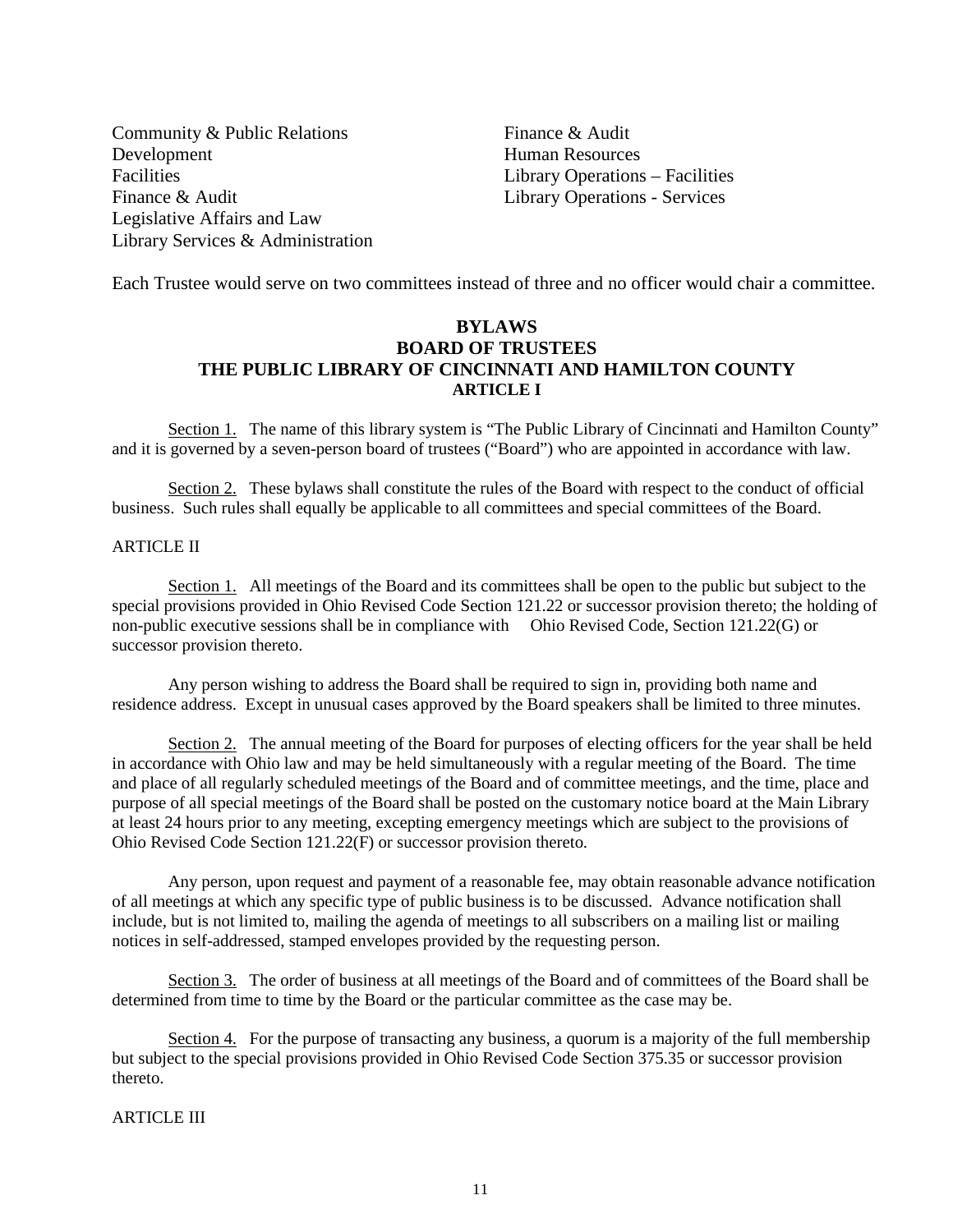Section 1. The officers of the Board shall consist of a President, a Vice President, and a Secretary and each of whom shall be elected at the annual meeting for a period of one (1) year or until his or her successors are chosen and qualified.

Section 2. The President shall preside at all meetings of the Board, shall appoint the standing committees for a year of which he or she shall be a member ex-officio without the right to vote, shall appoint all special committees unless otherwise provided, and shall perform such other duties as by custom or law devolve upon him or her but provided that all committee appointments shall be subject to ratification and approval by the Board.

Section 3. The Vice-President shall perform the duties of the President in the latter's absence.

Section 4. The Secretary shall perform the usual duties pertaining to the office.

Section 5. A vacancy in any office may be filled at a special election held at the next regular or special meeting of the Board immediately following the occurrence of the vacancy. An officer elected to fill a vacancy shall hold that office for the balance of the year.

#### ARTICLE IV

Section 1. The standing committees of the Board shall be:

Finance and Audit

Human Resources

Library Operations - Facilities

Library Operations - Services

The committees shall consist of at least 3 members each, the number of the membership of which shall be fixed from time to time by the President. The President shall annually submit for Board approval the Committee appointments. Meetings shall be held on call of the respective chairman, or on call of two members thereof.

- Section 2 The Committee on Finance and Audit is charged with reviewing and recommending to the Board an annual budget and for the presentation of that budget to the Hamilton County Budget Commission. The committee also reviews and recommends fiscal policies, reviews audit results, assures that audit recommendations are appropriately addressed, and serves as a liaison between Library management and auditors.
- Section 3 The Committee on Human Resources is charged with reviewing and recommending to the Board matters concerning the board and staff of the Library including personnel policies, benefits, compensation, and collective bargaining.
- Section 4 The Committee on Library Operations Facilities is charged with reviewing and recommending to the Board matters concerning library facilities, including buildings and property, and for reviewing master planning of facilities as they relate to comprehensive, longterm planning.
- Section 5 The Committee on Library Operations Services is charged with reviewing and recommending to the Board matters that deal with the provision of library service, including books and materials.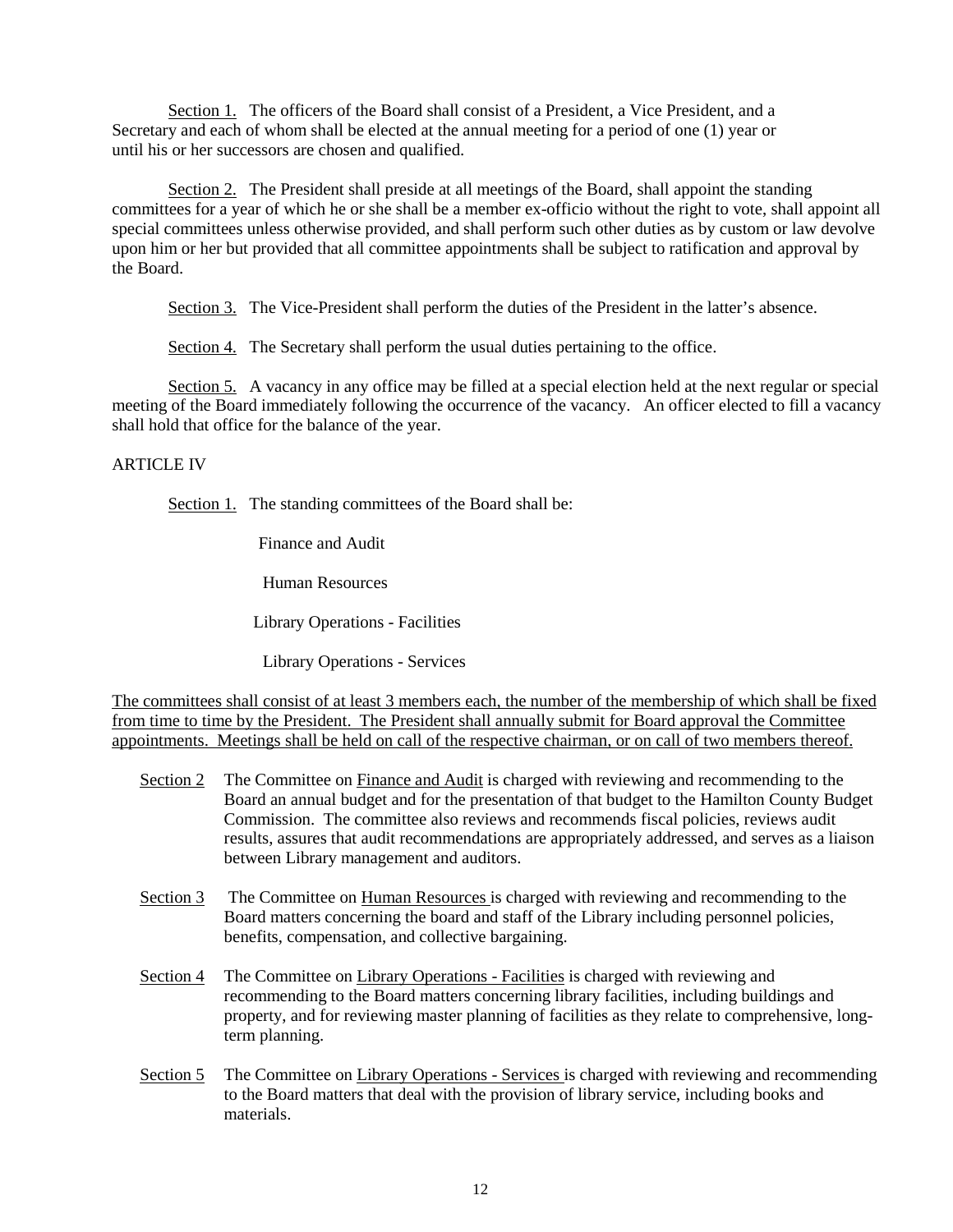#### ARTICLE V

Section 1. At the annual meeting the Board shall appoint and fix the compensation of the Executive Director who shall be the chief executive of the library and whose title alternatively may be Director/Librarian. This person shall devote his or her entire time to the duties of the office and, under the supervision and control of the Board, shall have complete charge of the Library.

The Executive Director shall be expected to attend all meetings of the Board and to meet with all committees the President may appoint, excepting those the President shall order otherwise.

At each regular meeting the Executive Director shall ensure that the operation and progress of the Library is reported to the Board. A similar report, covering the preceding calendar year, shall be presented each January at the regular or annual meeting.

Section 2. At the annual meeting, the Board shall elect and fix the compensation of a Fiscal Officer, who shall serve as the clerk of the Board and treasurer of the library funds, subject to the special provisions provided in Ohio Revised Code Sections 3375.32 and 3375.36 or successor provisions thereto.

The Fiscal Officer shall maintain a complete file of all instruments and documents of a permanent nature relating to the library and the Board. This person shall attend meetings of the Board and generally perform those duties delegated to the Clerk-Treasurer by action of the Board.

#### ARTICLE VI

The use of the library system and the privileges thereof shall be governed by regulations therefore as may from time to time be adopted by the Board of Trustees.

#### ARTICLE VII

The Trustees shall comply in all respects with the civil and criminal provisions of the Ohio Revised Code relating to conflicts of interest for public officials.

#### ARTICLE VIII

These bylaws may be amended from time to time by the Board of Trustees.

#### SUNDAY HOURS AT BRANCHES

Approve adding Sunday hours, 1-5 at North Central, Sharonville, and Monfort Heights, beginning in August, utilizing existing staffing numbers with no added staffing costs.

Identify a fourth branch library in the East Region to also open on Sundays.

Approve adding Sunday hours at additional locations if there is no increase in operating costs.

#### CHANGES TO THE TABLE OF FINES AND FEES

Reduce DVD and VHS fines to \$.20/day, the same amount charged for all other overdue adult material.

Add the following charges for SearchOhio items: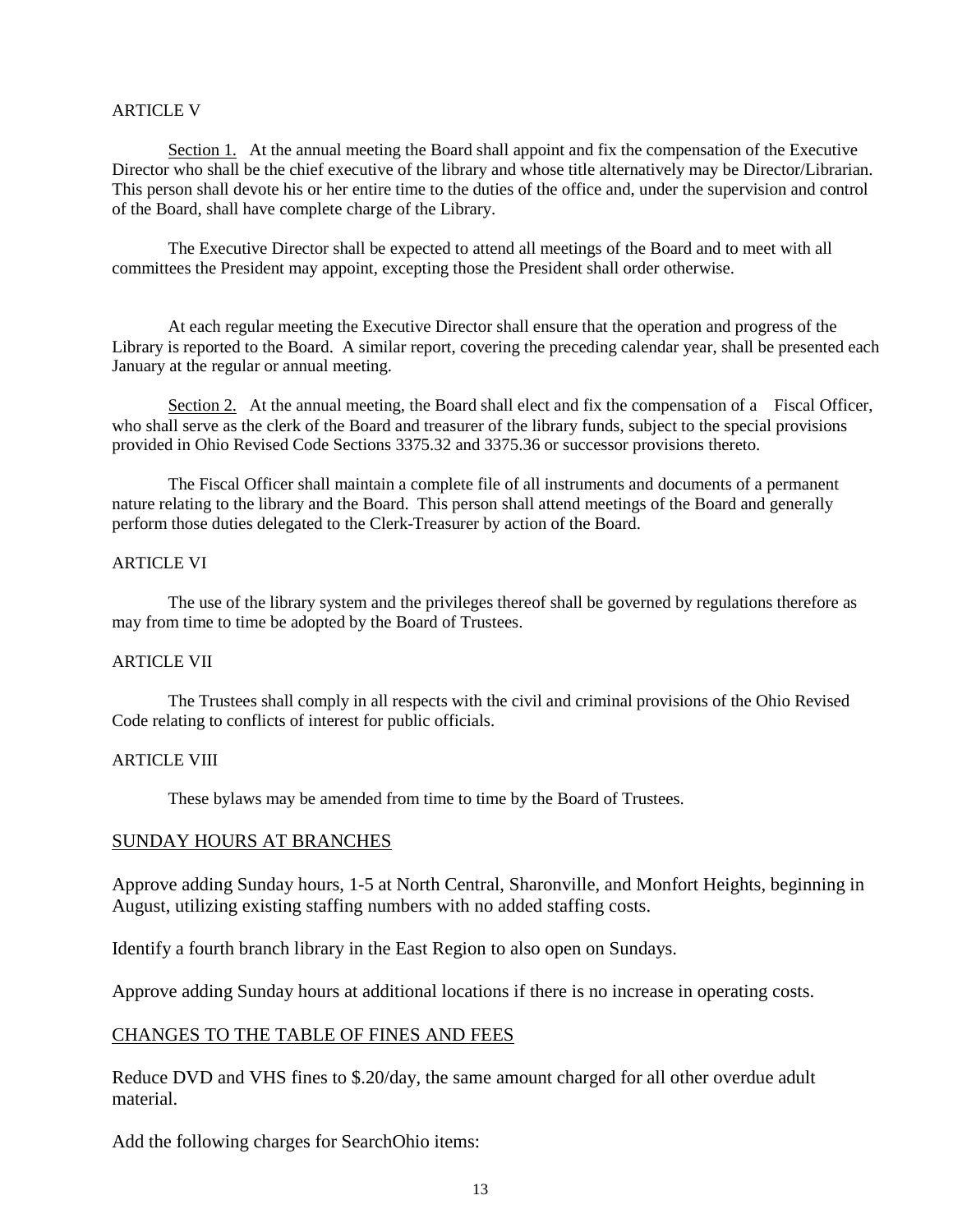- \$.50 per day overdue fine with a maximum overdue fine of \$25.00.
- \$25.00 replacement fee billed for any item not returned within 30 days of the due date.

Add the following charges for OhioLINK items:

- \$.50 per day with a maximum overdue fine of \$25.00.
- \$125.00 replacement fee billed for any item not returned within 30 days of the due date.

#### **TABLE OF FINES AND FEES**

Effective July 1, 2013

#### **Borrowing privileges are stopped when unpaid fines & fees reach \$10.00.**

#### **FINES ON OVERDUE MATERIALS**

|                                                                                                | Per day, per title |
|------------------------------------------------------------------------------------------------|--------------------|
| Juvenile print material, compact disc, audiocassette, playaway, LP disc, audiovisual set       | 5¢                 |
| <b>Teen</b> print material, audiobooks on compact disc, playaway                               | 5¢                 |
| Adult print material, compact disc, audiocassette, playaway, LP disc, audiovisual set, CD-ROM, | 20¢                |
| multi-media kit, special loan, slide, slide set, videocassette, DVD                            |                    |
| <b>SearchOhio/OhioLINK</b> material                                                            | 50¢                |

Fines accumulate to \$10 maximum per title for all adult materials  $&$  \$5 per title for all teen and juvenile materials. Fines accumulate to \$25 maximum for all SearchOhio and OhioLink materials.

#### **FEES FOR LOST OR DAMAGED MATERIALS**

| <b>Total Loss or Damage</b>                | replacement cost |
|--------------------------------------------|------------------|
| Process a L<br>Lost and Paid Reimbursement | .00.             |
|                                            |                  |

| <b>Partial Loss or Damage</b>                                                               |         |
|---------------------------------------------------------------------------------------------|---------|
| Book bindery charge                                                                         | \$10.00 |
| Item from multi-volume set                                                                  | \$10.00 |
| Audiovisual Container: compact disc or CD-ROM jewel box, audiocassette container or hand up | \$1.00  |
| bag, videocassette or DVD container, playaway container                                     |         |

#### **REFERRAL FEE**

| Fee applied to a card turned over to collection agency for recovery | .510.00 - |
|---------------------------------------------------------------------|-----------|
|                                                                     |           |

#### **LIBRARY CARD FEE**

| $\sim$ $\sim$<br>.<br>0.00 <sub>0</sub><br>$\alpha$<br>Non-resident<br>year<br>card: valid<br>tor<br>one<br>02.00<br>.<br>.<br>_____ |
|--------------------------------------------------------------------------------------------------------------------------------------|
|--------------------------------------------------------------------------------------------------------------------------------------|

### **PUBLIC RECORD REQUEST FEES**

| $\mathbf{r}$<br>ப∼<br>page<br>1 VI   | ىر.  |
|--------------------------------------|------|
| $\sim$ $\sim$<br>tormat<br>Non-paper | cost |

**PLCH as Loaning Library**

### **INTERLIBRARY LOAN FEES**

| T LUI AS LOANNIE LIDI AI V                      |                          |  |
|-------------------------------------------------|--------------------------|--|
| Materials loaned in-state and to SWON libraries | no charge                |  |
| Materials loaned out-of-state                   | \$5.00 unless waived by  |  |
|                                                 | reciprocal agreement     |  |
|                                                 | replacement $cost + $25$ |  |
| Lost or damaged PLCH materials                  | processing fee           |  |
| Copying/faxing, per page                        | 25 <sub>c</sub>          |  |

#### **PLCH as Borrowing Library**

| <b>borrowed</b><br>1braries<br>Mater <sup>1</sup><br><b>EMONT</b><br>, other<br>нош<br>снав |  |
|---------------------------------------------------------------------------------------------|--|
|                                                                                             |  |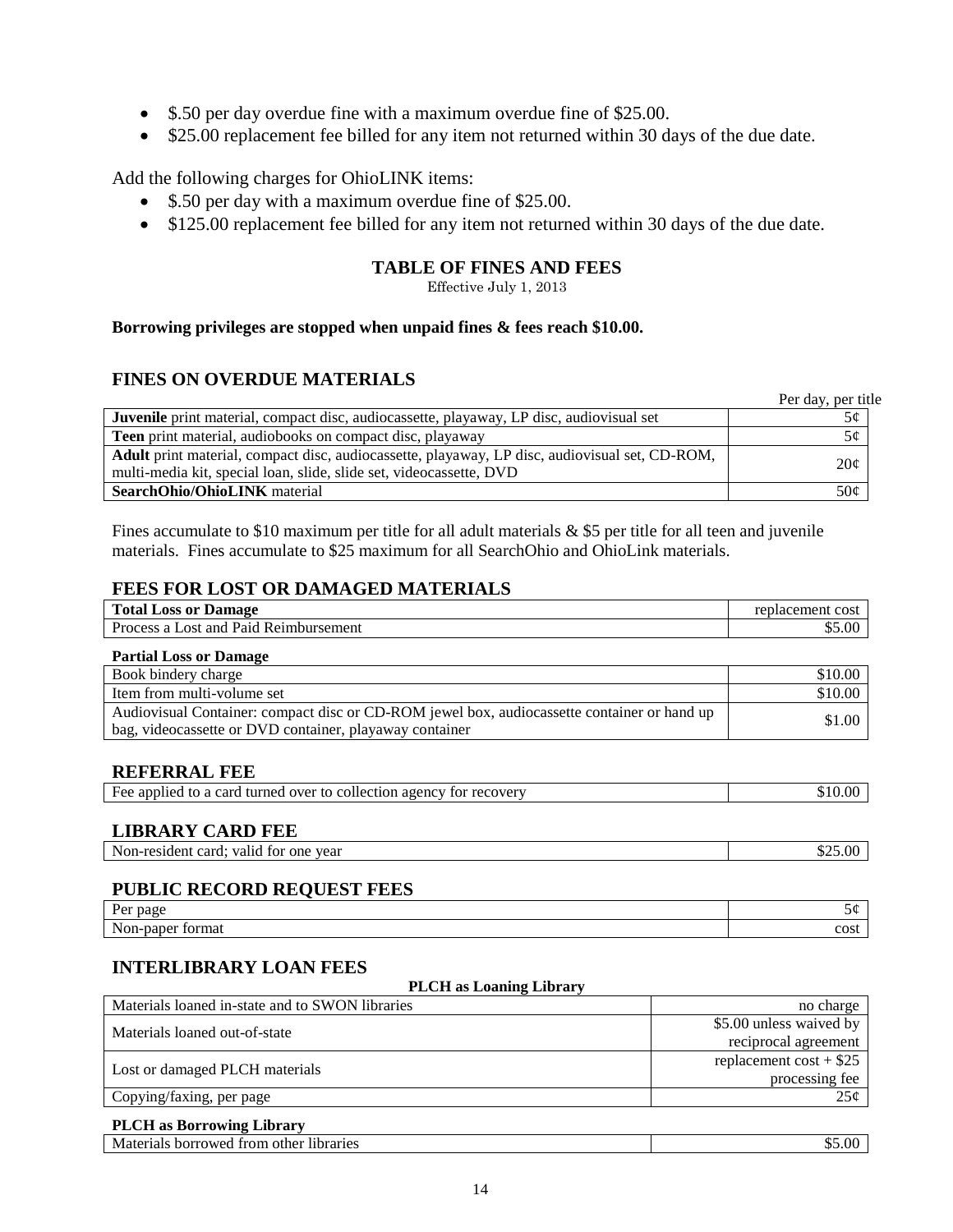| Lost or damaged materials from other libraries | charge assessed by lending<br>library |
|------------------------------------------------|---------------------------------------|
| Copying/faxing, per page                       | charge assessed by lending<br>library |
| <b>SEARCHOHIO/OHIOLINK FEES</b>                |                                       |
| SearchOhio replacement fee                     | \$25.00                               |
| OhioLINK replacement fee                       | \$125.00                              |

Mrs. LaMacchia moved to approve the report as submitted. Mr. Moran seconded.

Voting for the motion: Mr. Hendon, Mrs. Trauth, Mr. Zaring, Mrs. LaMacchia, Mr. Wright, and Mr. Moran…6 ayes. The motion carried **(11-2013)**.

# **FACILITIES COMMITTEE REPORT**

Mr. Hendon reported that:

A meeting of the Facilities Committee was held on June 5. Committee members Ross Wright and Allen Zaring were present, and Committee Chairman Bob Hendon and Board President Bill Moran attended via phone. Staff members Kim Fender and Greg Edwards were also in attendance.

It is the recommendation of the Committee that the Board take the following action:

## STATEMENTS OF QUALIFICATIONS FOR CONSTRUCTION MANAGEMENT SERVICES FOR ST.BERNARD/READING AND CLIFTON PROJECTS

From among the seven Statements of Qualifications received from firms interested in providing construction management services for the St. Bernard/Reading Branch project, and the six Statements of Qualifications received from firms interested in providing construction management services for the Clifton Branch project, rank the top three firms for each project as follows:

#### *St. Bernard/Reading*

- 1. Messer
- 2. Dugan & Meyers Construction Co.
- 3. Megan Construction Company, Inc.

# *Clifton*

- 1. Messer
- 2. Dugan & Meyers Construction Co.
- 3. Megan Construction Company, Inc.

Further, authorize the Director to enter into a contract with Messer as the firm most qualified for the St. Bernard/Reading projects. Until a final decision is made on the need for construction management services at Clifton, no contract will be negotiated.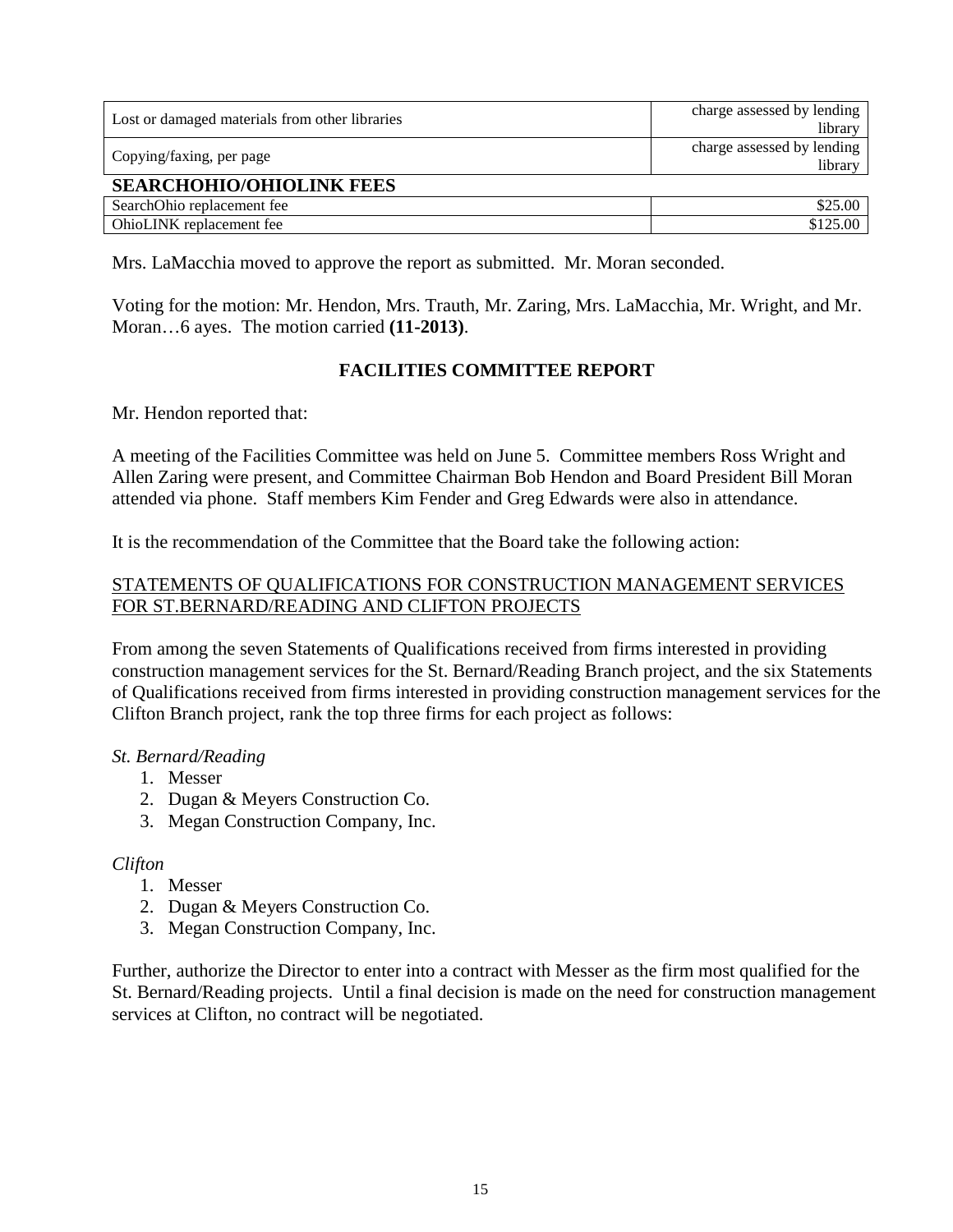# MT. HEALTHY LEASE AGREEMENT

Approve exercising the two year renewal option in the current Mt. Healthy lease with the landlord McMakin Lodge #120 F&AM that includes a 3% increase in rent each year beginning August 1, 2013 at \$1,743.35 and increasing to \$1,795.65 on August 2, 2014.

### Information Only:

## HVAC SECURITY ASSESSMENT COMPLETED AND ACTION UNDERWAY

An assessment has been completed of the security of all HVAC units at branch locations. From that assessment it was determined that seven locations are at high risk for theft either because the units are exposed with no fencing or have minimal security such as a fence but are in high theft areas or located in a secluded area. To address these, staff is working to install security sensors on the units in these seven locations, and for those units without any fencing, fencing is being added. Additional work will be undertaken at lower risk locations as appropriate over the summer.

### ROOFING REPLACEMENT PROJECT UPDATE

The College Hill/Madisonville roof replacement project is nearing completion. College Hill is mostly complete with only minor work remaining, and for Madisonville only the replacement of the skylight is remaining, which is on order. To date, there have been no change orders for this project. The target completion date is mid-July.

### FACILITIES STAFFING UNDER REVIEW

Rather than fill the Facilities Operations Manager position currently vacant, we are planning to hire a management firm to temporarily fill this position and review the overall staffing of the department, including options for outsourcing the work.

Mr. Hendon moved to approve the report as submitted. Mr. Wright seconded.

Voting for the motion: Mr. Hendon, Mrs. Trauth, Mr. Zaring, Mrs. LaMacchia, Mr. Wright, and Mr. Moran…6 ayes. The motion carried **(12-2013)**.

# **DEVELOPMENT COMMITTEE REPORT**

Mrs. Trauth reported that:

#### LIBRARY FOUNDATION

It is requested that the Board approve re-naming Homework Central the William Hueneke Homework Center. The Hueneke Foundation has committed to making a donation of \$10,000 a year for ten years, a total of \$100,000, for these naming rights.

The Clifton Community Fund has donated \$6,000 for the restoration of the painted glass window in the new Clifton Branch.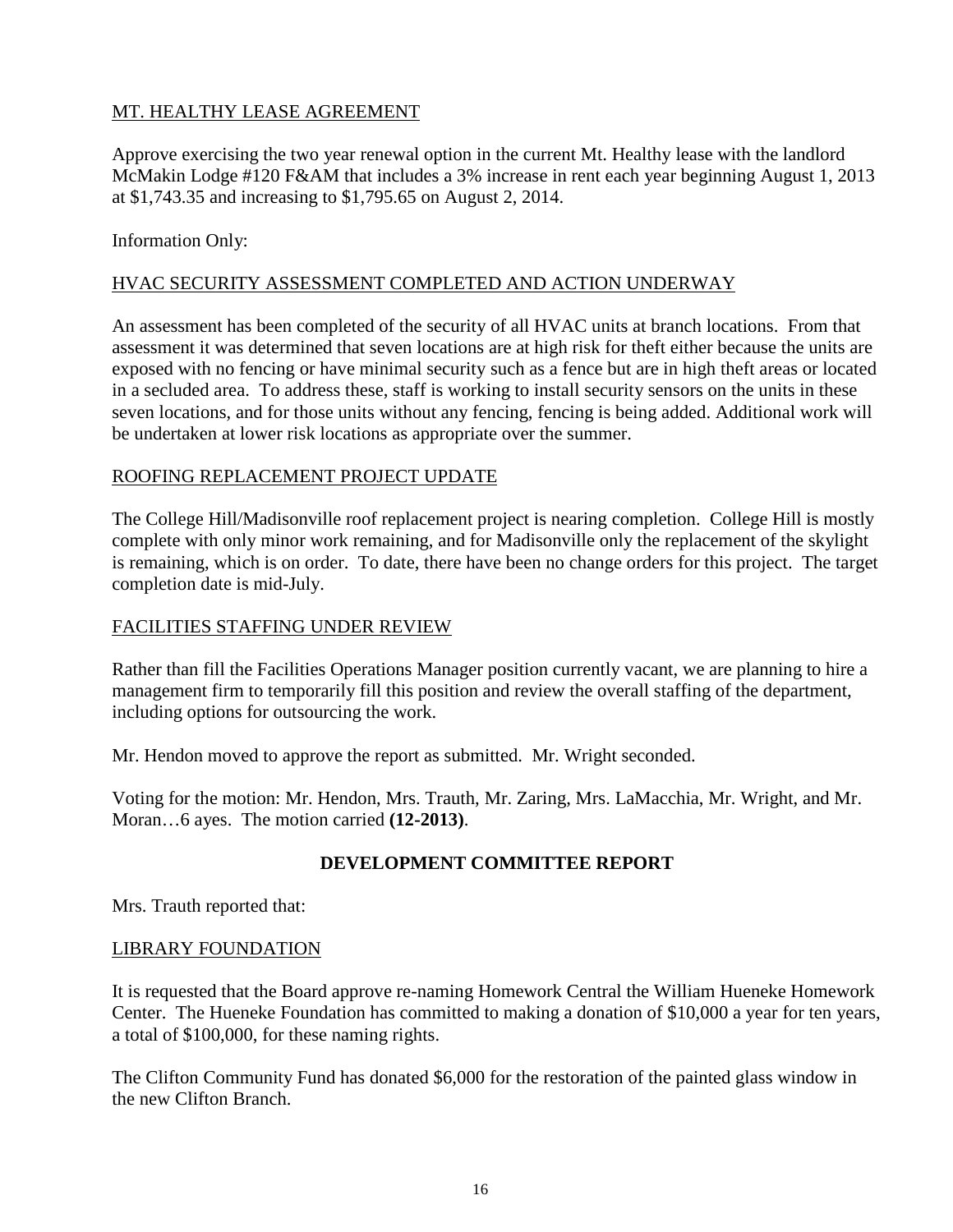The Foundation has donated an additional \$15,000, included in their budget, to the Library for program support.

# THE LIBRARY

The Library received a check in the amount of \$612.03 from the Pleasant Ridge Community Council Library Committee. This is the balance of funds from their fundraising efforts for the Pleasant Ridge project.

The Library has been named a beneficiary of the Michael W. Williams Trust. The Library will share the net income of the trust, estimated at approximately \$6,200 annually, with another local institution.

# FRIENDS OF THE PUBLIC LIBRARY

Proceeds from the sale held at the Blue Ash branch in May were \$6,408, which represents an increase of \$1,400 over the last sale at the Blue Ash Branch Library in November of 2010.

The Friends are holding the 41st Annual Downtown Sale Saturday, June 1 through Friday, June 7. Final receipts of the sale will be available at the June 11 Board of Trustees meeting.

The Friends held their annual meeting on May 10. Mary DeCourcy has resigned as Director and Secretary and Tonia Moorman has resigned as Director. Mary Lu Aft has been elected Secretary and Amanda Williams has been elected Director. In addition, the following have been re-elected as Directors for the term 2013-2016: Eunice H. Abel; James N. DeWitt; Consuelo Harris; Jim Jones; Todd S. Neumann.

# ANDERSON TOWNSHIP LIBRARY ASSOCIATION

The Anderson Township Library Association will hold their 33<sup>rd</sup> Annual Used Book Sale at the Nagel Middle School in Anderson Township Friday, June 21 through Sunday, June 23.

Mrs. Trauth moved to approve the report as submitted. Mrs. LaMacchia seconded.

Voting for the motion: Mr. Hendon, Mrs. Trauth, Mr. Zaring, Mrs. LaMacchia, Mr. Wright, and Mr. Moran…6 ayes. The motion carried **(13-2013)**.

# **CONSENT AGENDA ITEMS**

Mr. Moran presented the following items for approval:

- Minutes of the Regular Meeting Held April 9, 2013.
- Monthly Financial Reports for the periods ending April 30, 2013 and May 31, 2013.
- Investment Report (summary of invested balances) as of April 30, 2013 and May 31, 2013.

| Amount          | Amount          |
|-----------------|-----------------|
| As of $4/30/13$ | As of $5/31/13$ |

#### **Operating Account**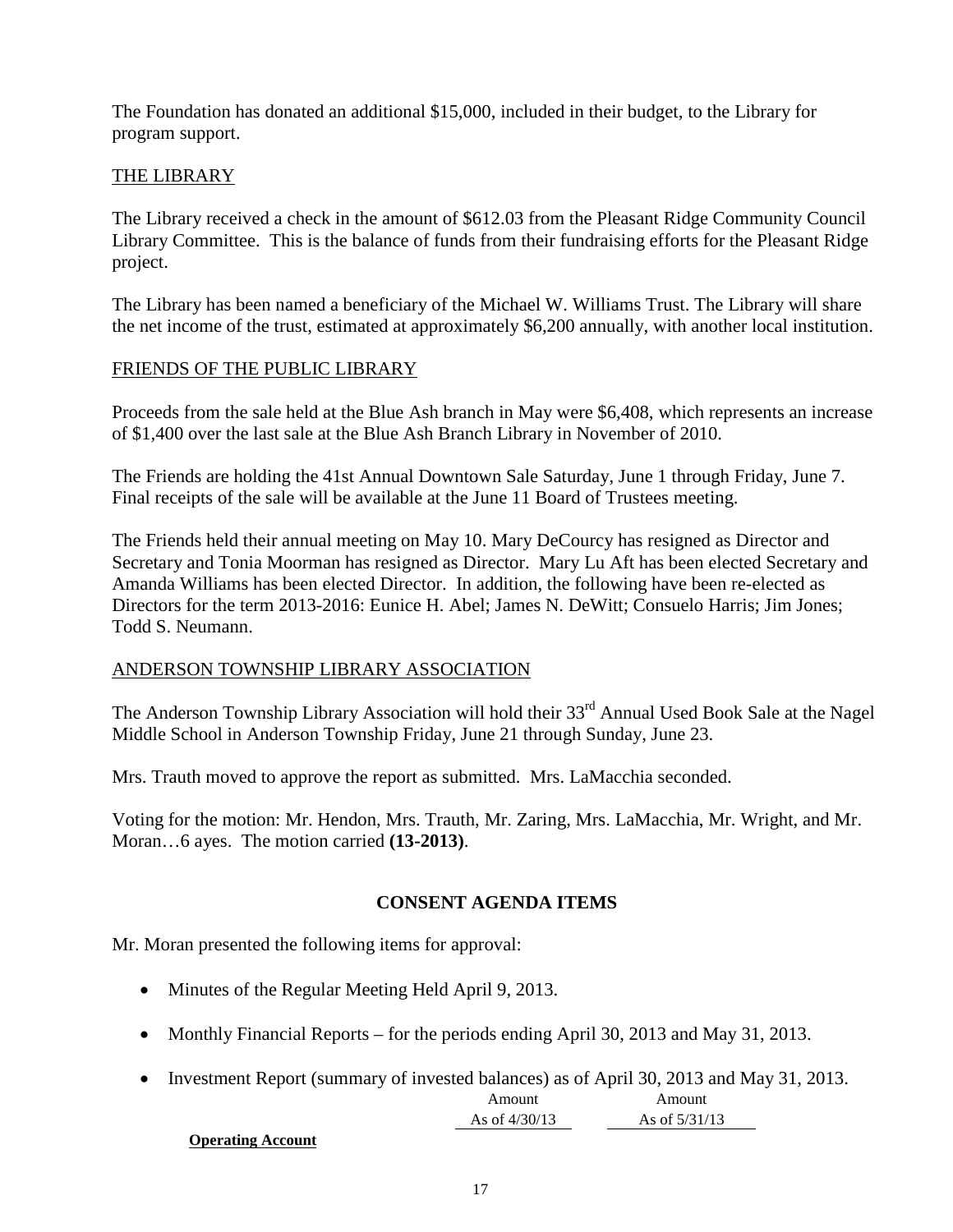| <b>GRAND TOTAL</b>                        | \$32,616,646.43 | \$33,453,378.42 |
|-------------------------------------------|-----------------|-----------------|
| <b>Permanent Trust Funds</b>              | \$6,728,176.00  | \$6,728,176.00  |
| <b>Managed Investments (Trust Funds):</b> |                 |                 |
| Building and Repair                       | 1,046,476.32    | 1,046,522.10    |
| <b>STAR Ohio</b>                          |                 |                 |
|                                           | \$28,841,994.11 | \$25,678,680.32 |
| <b>Permanent Trust Funds</b>              | 1,658,621.07    | 1,655,722.07    |
| Building and Repair                       | 5,795,946.25    | 5,770,198.97    |
| Special Revenue Funds                     | 165,647.91      | 163,682.99      |
| Insurance/Indemnification                 | 230,000.00      | 230,000.00      |
| General Fund                              | \$16,991,778.88 | \$17,859,076.29 |

# • Personnel Change Report reflects changes through May 29, 2013.

| Action             | <b>Agency</b>                                                 | <b>Position Title</b>                              | <b>FTE</b> | <b>Employee Name</b>              | Eff. Date  |
|--------------------|---------------------------------------------------------------|----------------------------------------------------|------------|-----------------------------------|------------|
| <b>APPOINTMENT</b> | <b>MIAMI TOWNSHIP</b><br><b>BRANCH</b>                        | <b>LIBRARY SERVICES</b><br><b>ASSISTANT</b>        | 0.50       | SCHMALTZ,<br><b>JENNIFER M</b>    | 04/14/2013 |
| <b>APPOINTMENT</b> | <b>SYMMES TOWNSHIP</b><br><b>BRANCH</b>                       | <b>LIBRARY SERVICES</b><br><b>ASSISTANT</b>        | 0.60       | WHITE, AMANDA                     | 04/14/2013 |
| <b>APPOINTMENT</b> | <b>INFORMATION &amp;</b><br>REFERENCE DEPT                    | <b>GRANTS RESOURCE</b><br>LIBRARIAN                | 1.00       | ACHESON, PHOEBE                   | 04/14/2013 |
| <b>APPOINTMENT</b> | <b>CIRCULATION</b><br><b>SERVICES</b>                         | <b>LIBRARY SERVICES</b><br><b>ASSISTANT</b>        | 0.50       | DANNEMILLER,<br><b>KATHLEEN</b>   | 05/12/2013 |
| <b>APPOINTMENT</b> | <b>MONFORT HEIGHTS</b><br><b>BRANCH</b>                       | <b>STUDENT SHELVER</b>                             | 0.25       | DIERSING,<br><b>DANIELLE N</b>    | 03/31/2013 |
| <b>APPOINTMENT</b> | <b>HUMAN RESOURCES</b>                                        | BENEFITS COORDINATOR                               | 1.00       | FITZPATRICK,<br><b>STEPHANIE</b>  | 05/12/2013 |
| <b>APPOINTMENT</b> | SHIPPING &<br><b>MATERIALS</b><br><b>RETRIEVAL</b>            | <b>PAGE</b>                                        | 0.50       | <b>GABEL, CHARLES</b>             | 04/28/2013 |
| <b>APPOINTMENT</b> | <b>DELHI TOWNSHIP</b><br><b>BRANCH</b>                        | <b>STUDENT SHELVER</b>                             | 0.30       | HOFERER, JACOB T                  | 03/31/2013 |
| <b>APPOINTMENT</b> | <b>FISCAL OFFICE</b>                                          | <b>DISBURSEMENTS TEAM</b><br><b>LEADER</b>         | 1.00       | JACKSON,<br><b>JENNIFER</b>       | 05/12/2013 |
| <b>APPOINTMENT</b> | <b>CIRCULATION</b><br><b>SERVICES</b>                         | <b>LIBRARY SERVICES</b><br><b>ASSISTANT</b>        | 0.50       | KELLEY, LEANDRA-<br><b>JULIET</b> | 04/28/2013 |
| <b>APPOINTMENT</b> | <b>COMMUNICATION &amp;</b><br>NETWORK SRV                     | <b>TELECOM TECH &amp; ASSIST SYS</b><br><b>ADM</b> | 1.00       | LEHMAN, IAN J                     | 03/31/2013 |
| <b>APPOINTMENT</b> | <b>CIRCULATION</b><br><b>SERVICES</b>                         | <b>LIBRARY SERVICES</b><br><b>ASSISTANT</b>        | 0.50       | LEJA, MARK                        | 04/14/2013 |
| <b>APPOINTMENT</b> | <b>READING BRANCH</b>                                         | <b>LIBRARY SERVICES</b><br><b>ASSISTANT</b>        | 0.50       | LOVE, JULIA                       | 05/12/2013 |
| <b>APPOINTMENT</b> | <b>HUMAN RESOURCES</b>                                        | <b>SUMMER - FILE CLERK</b>                         | 0.50       | MCQUEEN,<br><b>SAMANTHA</b>       | 05/12/2013 |
| <b>APPOINTMENT</b> | <b>GROESBECK</b><br><b>BRANCH</b>                             | REFERENCE LIBRARIAN                                | 1.00       | MONING, MANDI                     | 05/12/2013 |
| <b>APPOINTMENT</b> | <b>SYMMES TOWNSHIP</b><br><b>BRANCH</b>                       | <b>LIBRARY SERVICES</b><br><b>ASSISTANT</b>        | 0.50       | MOORE, LESLIE                     | 04/28/2013 |
| <b>APPOINTMENT</b> | MT. WASHINGTON<br><b>BRANCH</b>                               | <b>LIBRARY SERVICES</b><br><b>ASSISTANT</b>        | 0.50       | NEAL, NELLIE                      | 04/28/2013 |
| <b>APPOINTMENT</b> | <b>CIRCULATION</b><br><b>SERVICES</b>                         | <b>LIBRARY SERVICES</b><br><b>ASSISTANT</b>        | 0.50       | NOE, SAMANTHA                     | 04/28/2013 |
| <b>APPOINTMENT</b> | <b>SHIPPING &amp;</b><br><b>MATERIALS</b><br><b>RETRIEVAL</b> | <b>PAGE</b>                                        | 0.50       | NOELL, DEBORRAH                   | 05/12/2013 |
| <b>APPOINTMENT</b> | <b>GREEN TOWNSHIP</b><br><b>BRANCH</b>                        | <b>STUDENT SHELVER</b>                             | 0.30       | OLDFIELD, EMILY L                 | 04/14/2013 |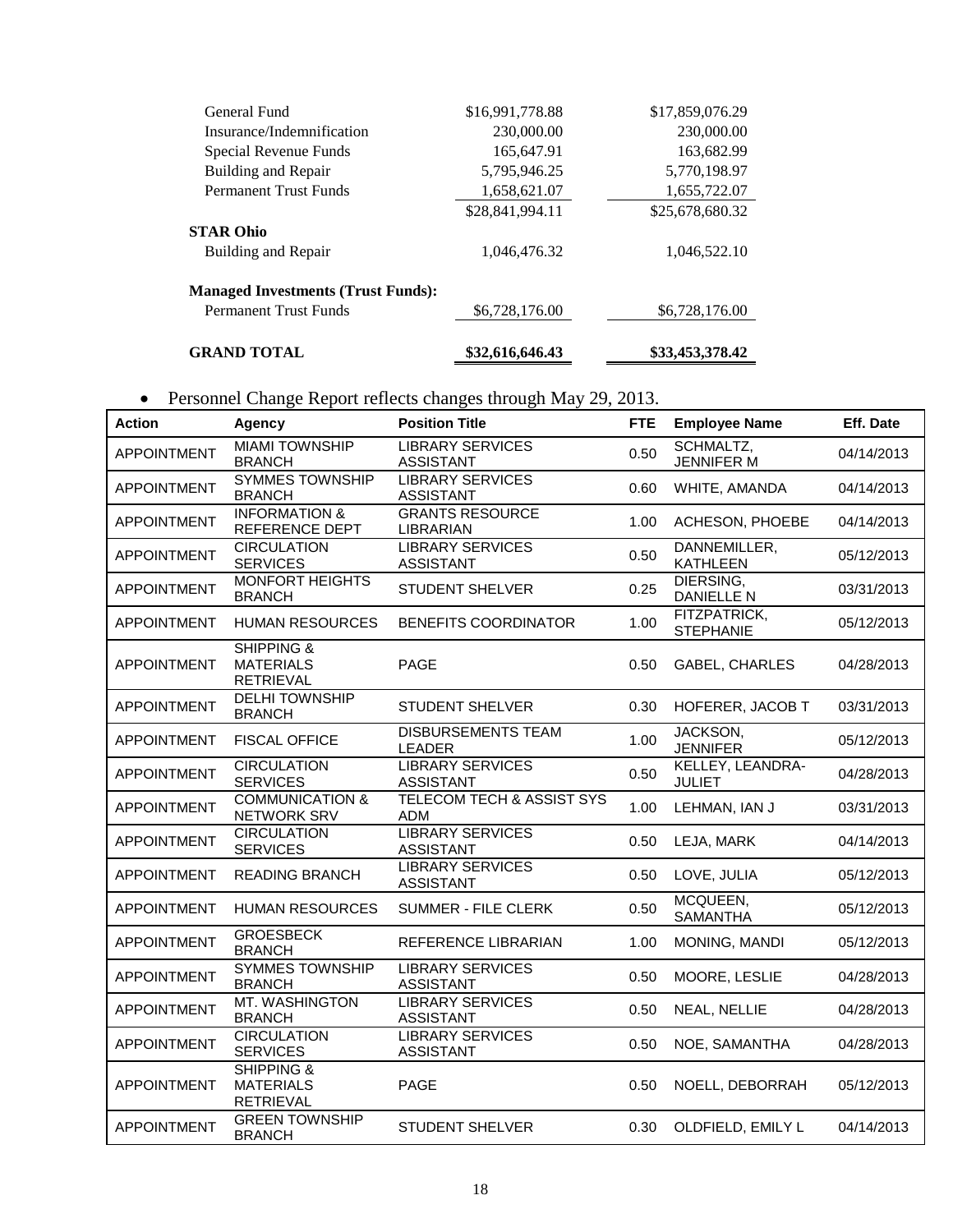| <b>APPOINTMENT</b> | <b>CIRCULATION</b><br><b>SERVICES</b>                         | <b>LIBRARY SERVICES</b><br><b>ASSISTANT</b> | 0.50 | PICKETT, DIONNE                 | 05/12/2013 |
|--------------------|---------------------------------------------------------------|---------------------------------------------|------|---------------------------------|------------|
| <b>APPOINTMENT</b> | <b>CIRCULATION</b><br><b>SERVICES</b>                         | <b>LIBRARY SERVICES</b><br><b>ASSISTANT</b> | 0.50 | ROBERTS, TERRI A                | 03/31/2013 |
| <b>APPOINTMENT</b> | <b>OUTREACH</b><br><b>SERVICES</b>                            | <b>SHELVER</b>                              | 0.50 | ROSADO,<br><b>STEPHANIE</b>     | 05/12/2013 |
| <b>APPOINTMENT</b> | <b>WALNUT HILLS</b><br><b>BRANCH</b>                          | <b>LIBRARY SERVICES</b><br><b>ASSISTANT</b> | 0.50 | SALYERS,<br><b>KRYSTINE H</b>   | 03/31/2013 |
| <b>APPOINTMENT</b> | <b>GREENHILLS</b><br><b>BRANCH</b>                            | <b>LIBRARY SERVICES</b><br><b>ASSISTANT</b> | 0.60 | SMITH, SHARON K                 | 03/31/2013 |
| <b>APPOINTMENT</b> | <b>GROESBECK</b><br><b>BRANCH</b>                             | <b>STUDENT SHELVER</b>                      | 0.30 | VOLMER, AMBER                   | 05/12/2013 |
| <b>APPOINTMENT</b> | <b>SHIPPING &amp;</b><br><b>MATERIALS</b><br><b>RETRIEVAL</b> | <b>PAGE</b>                                 | 0.50 | WALLPE, TAYLOR                  | 04/28/2013 |
| <b>APPOINTMENT</b> | <b>VIRTUAL</b><br><b>INFORMATION</b><br><b>CENTER</b>         | <b>LIBRARY SERVICES</b><br><b>ASSISTANT</b> | 0.50 | <b>WATKINS, EMILY</b>           | 04/28/2013 |
| <b>APPOINTMENT</b> | <b>GREENHILLS</b><br><b>BRANCH</b>                            | <b>LIBRARY SERVICES</b><br><b>ASSISTANT</b> | 0.60 | WHYTE, MARY                     | 03/31/2013 |
| <b>APPOINTMENT</b> | <b>SYMMES TOWNSHIP</b><br><b>BRANCH</b>                       | <b>LIBRARY SERVICES</b><br><b>ASSISTANT</b> | 0.50 | ZUBER, KATELYN N                | 04/14/2013 |
| <b>CHANGE</b>      | <b>SHARONVILLE</b><br><b>BRANCH</b>                           | <b>LIBRARY SERVICES</b><br><b>ASSISTANT</b> | 0.60 | BURNS, MARTHA P.                | 04/28/2013 |
| <b>CHANGE</b>      | <b>MARIEMONT</b><br><b>BRANCH</b>                             | <b>LIBRARY SERVICES</b><br><b>ASSISTANT</b> | 0.60 | FRAZIER, KELLY L.               | 04/28/2013 |
| <b>CHANGE</b>      | <b>VIRTUAL</b><br><b>INFORMATION</b><br><b>CENTER</b>         | <b>LIBRARY SERVICES</b><br><b>ASSISTANT</b> | 0.60 | HEIM, MONA L.                   | 04/28/2013 |
| <b>CHANGE</b>      | <b>GREEN TOWNSHIP</b><br><b>BRANCH</b>                        | <b>LIBRARY SERVICES</b><br><b>ASSISTANT</b> | 0.50 | LOOS, CORRIE G.                 | 03/31/2013 |
|                    |                                                               |                                             |      |                                 |            |
| <b>CHANGE</b>      | LOVELAND BRANCH                                               | <b>LIBRARY SERVICES</b><br><b>ASSISTANT</b> | 0.50 | BRENNAN, JP                     | 04/14/2013 |
| <b>CHANGE</b>      | <b>MADEIRA BRANCH</b>                                         | <b>LIBRARY SRVS SPECIALIST</b>              | 1.00 | ELMORE, EDITH A.                | 03/31/2013 |
| <b>CHANGE</b>      | <b>SAFETY &amp; SECURITY</b><br><b>SERVICES</b>               | SECURITY GUARD/OPERATOR                     | 1.00 | FOSTER, RICHARD                 | 04/14/2013 |
| <b>CHANGE</b>      | <b>COVEDALE BRANCH</b>                                        | <b>BRANCH MANAGER</b>                       | 1.00 | TITSCHINGER,<br>CASEY A.        | 04/28/2013 |
| <b>CHANGE</b>      | CATALOG &<br><b>PROCESSING</b>                                | LINE ASST PHYSICAL<br><b>PROCESSING</b>     | 1.00 | <b>BACCHUS, JUNE</b>            | 04/14/2013 |
| CHANGE             | CATALOG &<br><b>PROCESSING</b>                                | PROCESSING LINE TEAM LEAD                   | 1.00 | BEACHER,<br><b>WILLETTA</b>     | 04/14/2013 |
| <b>CHANGE</b>      | CATALOG &<br><b>PROCESSING</b>                                | LINE ASST PHYSICAL<br><b>PROCESSING</b>     | 1.00 | BECKER, VIGEE R                 | 04/14/2013 |
| <b>CHANGE</b>      | CATALOG &<br><b>PROCESSING</b>                                | <b>COPY CATALOGER</b>                       | 1.00 | CHRISTMAN,<br><b>RENEE P</b>    | 04/14/2013 |
| <b>CHANGE</b>      | CATALOG &<br><b>PROCESSING</b>                                | <b>CATALOGER</b>                            | 1.00 | CLARK, CARLENEA<br>K.           | 04/14/2013 |
| <b>CHANGE</b>      | CATALOG &<br><b>PROCESSING</b>                                | LINE ASST PHYSICAL<br><b>PROCESSING</b>     | 1.00 | COLLINS, DONNA S                | 04/14/2013 |
| <b>CHANGE</b>      | CATALOG &<br><b>PROCESSING</b>                                | LINE ASST ELECTRONIC<br><b>PROCESSING</b>   | 1.00 | DAVIS, JENNA T.                 | 04/14/2013 |
| <b>CHANGE</b>      | CATALOG &<br><b>PROCESSING</b>                                | <b>COPY CATALOGER</b>                       | 1.00 | FICKER, MARY R                  | 04/14/2013 |
| <b>CHANGE</b>      | <b>MATERIALS</b><br>SELECTION & ACQ                           | <b>ACQUISITIONS SPECIALIST</b>              | 1.00 | FOX, PAULINE                    | 04/14/2013 |
| <b>CHANGE</b>      | <b>MATERIALS</b>                                              | <b>COLLECTION DEVELOPMENT</b><br>LIBRARIAN  | 0.50 | HAUENSTEIN,<br><b>CYNTHIA M</b> | 04/14/2013 |
| <b>CHANGE</b>      | SELECTION & ACQ<br><b>MATERIALS</b><br>SELECTION & ACQ        | SERIALS ACQUISITIONS<br>LIBRARIAN           | 1.00 | HOFSTETTER,<br>ROBIN S.         | 04/14/2013 |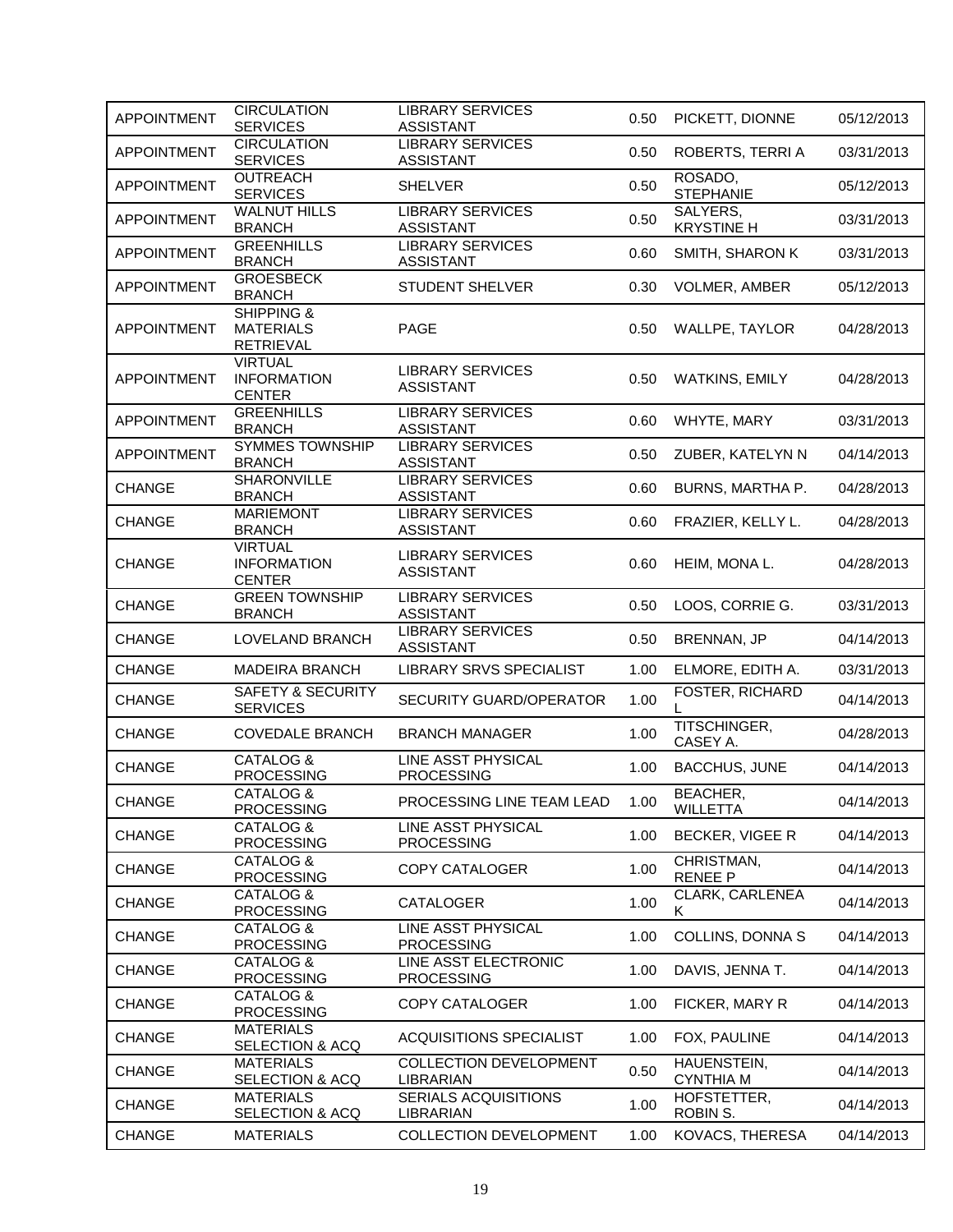|                  | <b>SELECTION &amp; ACQ</b>                                  | <b>LIBRARIAN</b>                                   |      | T.                             |            |
|------------------|-------------------------------------------------------------|----------------------------------------------------|------|--------------------------------|------------|
| <b>CHANGE</b>    | <b>MATERIALS</b><br>SELECTION & ACQ                         | <b>COLLECTION DEVELOPMENT</b><br>LIBRARIAN         | 1.00 | MILLER, DENISE M               | 04/14/2013 |
| <b>CHANGE</b>    | <b>MATERIALS</b><br>SELECTION & ACQ                         | SERIALS ASSISTANT                                  | 1.00 | MOHS, MARY BETH                | 04/14/2013 |
| <b>CHANGE</b>    | CATALOG &<br><b>PROCESSING</b>                              | LINE ASST PHYSICAL<br><b>PROCESSING</b>            | 1.00 | NGUYEN, REBECCA                | 04/14/2013 |
| <b>CHANGE</b>    | CATALOG &<br><b>PROCESSING</b>                              | LINE ASST PHYSICAL<br><b>PROCESSING</b>            | 0.50 | PITMAN, ANNA                   | 04/14/2013 |
| <b>CHANGE</b>    | CATALOG &<br><b>PROCESSING</b>                              | <b>CATALOGING ASS'T</b>                            | 1.00 | RICHTER,<br><b>CHARLES</b>     | 04/14/2013 |
| CHANGE           | CATALOG &<br><b>PROCESSING</b>                              | LINE ASST ELECTRONIC<br><b>PROCESSING</b>          | 1.00 | SCHNEIDER,<br>SHAUNTRELL A.    | 04/14/2013 |
| <b>CHANGE</b>    | CATALOG &<br><b>PROCESSING</b>                              | LINE ASST PHYSICAL<br><b>PROCESSING</b>            | 1.00 | SHEELIT, SOPHIA                | 04/14/2013 |
| <b>CHANGE</b>    | <b>MATERIALS</b><br>SELECTION & ACQ                         | <b>COLLECTION DEVELOPMENT</b><br>LIBRARIAN         | 0.50 | STENGER,<br><b>MEGHAN</b>      | 04/14/2013 |
| <b>CHANGE</b>    | CATALOG &<br><b>PROCESSING</b>                              | <b>CATALOGER</b>                                   | 1.00 | VIDMAR, JOHN                   | 04/14/2013 |
| <b>CHANGE</b>    | CATALOG &<br><b>PROCESSING</b>                              | LINE ASST ELECTRONIC<br><b>PROCESSING</b>          | 1.00 | WALKER, JOHN F.                | 04/14/2013 |
| <b>CHANGE</b>    | <b>MATERIALS</b><br><b>SELECTION &amp; ACQ</b>              | <b>COLLECTION DEVELOPMENT</b><br>LIBRARIAN         | 1.00 | WALLACE,<br>MARGERY C.         | 04/14/2013 |
| <b>CHANGE</b>    | CATALOG &<br><b>PROCESSING</b>                              | <b>COPY CATALOGER</b>                              | 1.00 | WUERTEMBERGER,<br>ANN M.       | 04/14/2013 |
| <b>CHANGE</b>    | <b>MATERIALS</b><br>SELECTION & ACQ                         | <b>MATERIALS SELECTION &amp; ACQ</b><br><b>MGR</b> | 1.00 | VARLEY, HOLLY J.               | 04/14/2013 |
| <b>CHANGE</b>    | <b>READING BRANCH</b>                                       | <b>LIBRARY SERVICES</b><br><b>ASSISTANT</b>        | 0.70 | HARTZLER, LYDIA<br>А.          | 04/14/2013 |
| <b>DEMOTION</b>  | <b>EDUCATION &amp;</b><br><b>HOMEWORK</b><br><b>SUPPORT</b> | EDUC & HOMEWORK SUPPORT<br>ASS'T                   | 1.00 | KELSCH, NICOLE M.              | 04/14/2013 |
| <b>DEPARTURE</b> | <b>MARKETING</b>                                            | <b>MARKETING MANAGER</b>                           | 1.00 | <b>BANISTER, AMELIA</b><br>Е   | 05/15/2013 |
| <b>DEPARTURE</b> | <b>TECHCENTER</b>                                           | SENIOR LIBRARY SRVS<br><b>ASSISTANT</b>            | 0.60 | BARON, MOLLY J.                | 04/20/2013 |
| <b>DEPARTURE</b> | <b>WYOMING BRANCH</b>                                       | <b>LIBRARY SERVICES</b><br><b>ASSISTANT</b>        | 0.50 | COALE, MARCIA A.               | 04/27/2013 |
| <b>DEPARTURE</b> | <b>HARRISON BRANCH</b>                                      | <b>STUDENT SHELVER</b>                             | 0.30 | CONDIT, ANNMARIE<br>R.         | 05/04/2013 |
| <b>DEPARTURE</b> | <b>VIRTUAL</b><br><b>INFORMATION</b><br><b>CENTER</b>       | <b>LIBRARY SERVICES</b><br><b>ASSISTANT</b>        | 0.60 | COX JR., STEPHEN<br>Н.         | 04/04/2013 |
| <b>DEPARTURE</b> | SHIPPING &<br><b>MATERIALS</b><br><b>RETRIEVAL</b>          | <b>PAGE</b>                                        | 1.00 | DOTEN, NATASA C.               | 04/12/2013 |
| <b>DEPARTURE</b> | <b>DEER PARK BRANCH</b>                                     | <b>HOMEWORK AIDE</b>                               | 0.30 | FLETCHER, KAMYIA               | 05/16/2013 |
| <b>DEPARTURE</b> | <b>COLLEGE HILL</b>                                         | <b>LIBRARY SERVICES</b><br><b>ASSISTANT</b>        | 0.50 | GEIDEMAN, KYLE J.              | 05/16/2013 |
| <b>DEPARTURE</b> | <b>NORTH CENTRAL</b>                                        | <b>HOMEWORK AIDE</b>                               | 0.30 | HUNTER, ALYSSA<br><b>DANAE</b> | 05/16/2013 |
| <b>DEPARTURE</b> | <b>CONSERVATION</b><br><b>SERVICES</b>                      | <b>CONSERVATION LAB TEAM</b><br><b>LEADER</b>      | 1.00 | LECHUGA,<br><b>KATHERINE</b>   | 04/26/2013 |
| <b>DEPARTURE</b> | <b>DEER PARK BRANCH</b>                                     | <b>LIBRARY SERVICES</b><br><b>ASSISTANT</b>        | 0.50 | MCDERMOTT,<br><b>BRIDGET</b>   | 05/25/2013 |
| <b>DEPARTURE</b> | <b>ST BERNARD</b><br><b>BRANCH</b>                          | <b>LIBRARY SERVICES</b><br><b>ASSISTANT</b>        | 0.50 | MEEKS, HANNAH L.               | 05/09/2013 |
| <b>DEPARTURE</b> | <b>CLIFTON BRANCH</b>                                       | <b>LIBRARY SERVICES</b><br><b>ASSISTANT</b>        | 0.50 | MILLER,<br>SAMANTHA A.         | 05/11/2013 |
| <b>DEPARTURE</b> | <b>GROESBECK</b><br><b>BRANCH</b>                           | <b>STUDENT SHELVER</b>                             | 0.30 | MOORE, JACOB W.                | 04/20/2013 |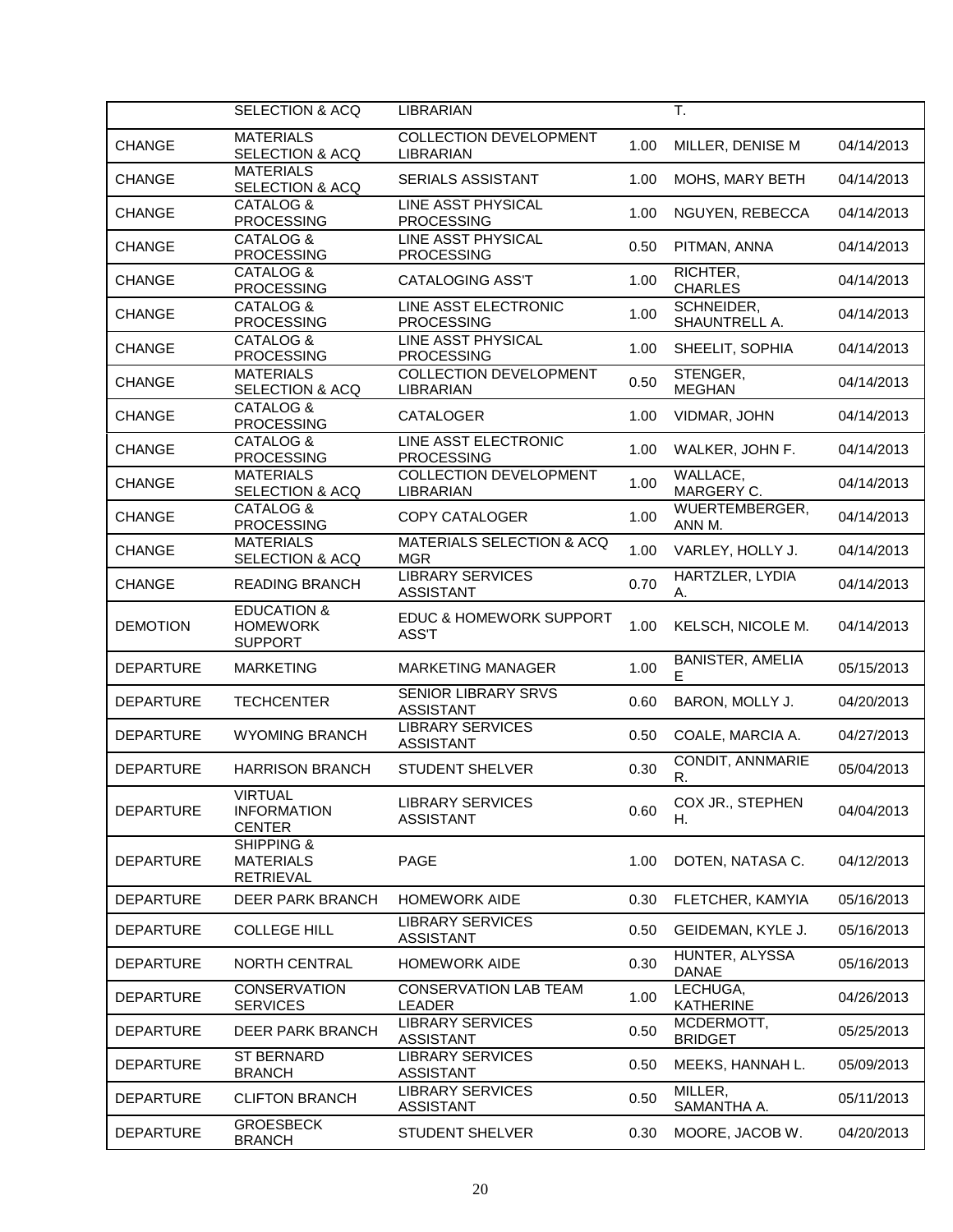| <b>DEPARTURE</b> | <b>CIRCULATION</b><br><b>SERVICES</b>  | <b>LIBRARY SERVICES</b><br><b>ASSISTANT</b>    | 0.50 | SANDHAGE, RORY<br>C.              | 04/24/2013 |
|------------------|----------------------------------------|------------------------------------------------|------|-----------------------------------|------------|
| <b>DEPARTURE</b> | <b>HYDE PARK BRANCH</b>                | <b>LIBRARY SERVICES</b><br><b>ASSISTANT</b>    | 0.50 | TRACY, ASHLEIGH                   | 05/24/2013 |
| <b>DEPARTURE</b> | CATALOG &<br><b>PROCESSING</b>         | LINE ASST PHYSICAL<br><b>PROCESSING</b>        | 0.50 | PITMAN, ANNA                      | 05/31/2013 |
| <b>DEPARTURE</b> | <b>OPERATION</b><br><b>SERVICES</b>    | <b>FACILITY OPERATIONS</b><br>MANAGER          | 1.00 | LANCE, PATRICK C.                 | 05/16/2013 |
| <b>PROMOTION</b> | POPULAR LIBRARY                        | <b>SENIOR LIBRARY SRVS</b><br><b>ASSISTANT</b> | 0.50 | BERG, SARAH J.                    | 03/31/2013 |
| <b>PROMOTION</b> | <b>MATERIALS</b><br>SELECTION & ACQ    | <b>ACQUISITIONS SPECIALIST</b>                 | 1.00 | BROWN, CAROLYN                    | 04/14/2013 |
| <b>PROMOTION</b> | CATALOG &<br><b>PROCESSING</b>         | CATALOGING TEAM LEAD                           | 1.00 | CHRISTIAN-BUDD,<br><b>MICHAEL</b> | 04/14/2013 |
| <b>PROMOTION</b> | PRICE HILL BRANCH                      | <b>LIBRARY SERVICES</b><br><b>ASSISTANT</b>    | 0.60 | CHRISTY, ROLAND<br>D.             | 05/12/2013 |
| <b>PROMOTION</b> | <b>OUTREACH</b><br><b>SERVICES</b>     | <b>LIBRARY SERVICES</b><br><b>SPECIALIST</b>   | 1.00 | COLINA, RACHEL E.                 | 04/14/2013 |
| <b>PROMOTION</b> | <b>DELHI TOWNSHIP</b><br><b>BRANCH</b> | <b>SENIOR LIBRARY SRVS</b><br><b>ASSISTANT</b> | 1.00 | COLLINS, APRIL C.                 | 03/31/2013 |
| <b>PROMOTION</b> | <b>DELHI TOWNSHIP</b><br><b>BRANCH</b> | <b>SENIOR CHILDREN'S</b><br>LIBRARIAN          | 1.00 | DETTINGER, KATY<br>J.             | 04/14/2013 |
| <b>PROMOTION</b> | CATALOG &<br><b>PROCESSING</b>         | LINE ASST ELECTRONIC<br><b>PROCESSING</b>      | 1.00 | DOVEL, NATHAN B.                  | 04/14/2013 |
| <b>PROMOTION</b> | <b>SERVICE</b><br><b>OPERATIONS</b>    | <b>LIBRARY SERVICES FLOATER</b>                | 1.00 | DOXSEY, CURTIS L.                 | 04/14/2013 |
| <b>PROMOTION</b> | CATALOG &<br><b>PROCESSING</b>         | <b>CATALOGER</b>                               | 1.00 | DUMONT, SALLY K.                  | 04/14/2013 |
| <b>PROMOTION</b> | <b>CIRCULATION</b><br><b>SERVICES</b>  | <b>LIBRARY SERVICES</b><br><b>ASSISTANT</b>    | 1.00 | EICK, MARCIE H                    | 04/14/2013 |
| <b>PROMOTION</b> | NORWOOD BRANCH                         | <b>TEEN LIBRARIAN</b>                          | 0.50 | ESHLEMAN,<br>VIRGINIA A.          | 04/28/2013 |
| <b>PROMOTION</b> | <b>DELHI TOWNSHIP</b><br><b>BRANCH</b> | <b>LIBRARY SERVICES</b><br><b>ASSISTANT</b>    | 1.00 | FINKE, ASHLEY N.                  | 04/14/2013 |
| <b>PROMOTION</b> | NORWOOD BRANCH                         | REFERENCE LIBRARIAN                            | 0.50 | HOPPINS,<br>KIMBERLY M.           | 04/28/2013 |
| <b>PROMOTION</b> | <b>OUTREACH</b><br><b>SERVICES</b>     | <b>LIBRARY SERVICES</b><br><b>SPECIALIST</b>   | 1.00 | <b>HYMAN, RONICOLE</b>            | 04/14/2013 |
| <b>PROMOTION</b> | CHILDREN'S<br><b>LEARNING CENTER</b>   | SENIOR LIBRARY SRVS<br><b>ASSISTANT</b>        | 0.50 | JAMES, LISA L.                    | 03/31/2013 |
| <b>PROMOTION</b> | <b>MATERIALS</b><br>SELECTION & ACQ    | ACQUISITIONS SPECIALIST                        | 1.00 | JOHNSON, STACEY<br>А.             | 04/14/2013 |
| <b>PROMOTION</b> | <b>TEENSPOT</b>                        | <b>SENIOR LIBRARY SRVS</b><br><b>ASSISTANT</b> | 0.50 | KELSEY, EVAN M.                   | 03/31/2013 |
| <b>PROMOTION</b> | <b>CIRCULATION</b><br><b>SERVICES</b>  | <b>CIRCULATION SRVS MANAGER</b>                | 1.00 | LAURSEN, HENRIK<br>Ε.             | 05/12/2013 |
| <b>PROMOTION</b> | AVONDALE BRANCH                        | <b>BRANCH MANAGER</b>                          | 1.00 | MALONE, CAITLIN<br>Е.             | 04/28/2013 |
| <b>PROMOTION</b> | <b>CIRCULATION</b><br><b>SERVICES</b>  | <b>LIBRARY SERVICES</b><br><b>ASSISTANT</b>    | 0.70 | MAYO, MARC A.                     | 04/28/2013 |
| <b>PROMOTION</b> | SHARONVILLE<br><b>BRANCH</b>           | REFERENCE LIBRARIAN                            | 1.00 | MCCLANAHAN,<br>ANDREW W.          | 04/14/2013 |
| <b>PROMOTION</b> | <b>ILS TEAM</b>                        | <b>ILS SERVICES MANAGER</b>                    | 1.00 | MEEHAN, VICKI E.                  | 05/12/2013 |
| <b>PROMOTION</b> | CATALOG &<br><b>PROCESSING</b>         | <b>COPY CATALOGER</b>                          | 1.00 | MULCAHY, KENTON<br>Е.             | 04/14/2013 |
| <b>PROMOTION</b> | <b>HYDE PARK BRANCH</b>                | <b>SENIOR LIBRARY SRVS</b><br><b>ASSISTANT</b> | 1.00 | POON, JENNIFER S.                 | 05/12/2013 |
| <b>PROMOTION</b> | CATALOG &<br><b>PROCESSING</b>         | LINE ASST ELECTRONIC<br>PROCESSING             | 1.00 | RACHFORD,<br>JENNIFER R.          | 04/14/2013 |
| <b>PROMOTION</b> | CATALOG &<br><b>PROCESSING</b>         | LINE ASST ELECTRONIC<br>PROCESSING             | 1.00 | RODENHAUSER,<br>KEITH E.          | 04/14/2013 |